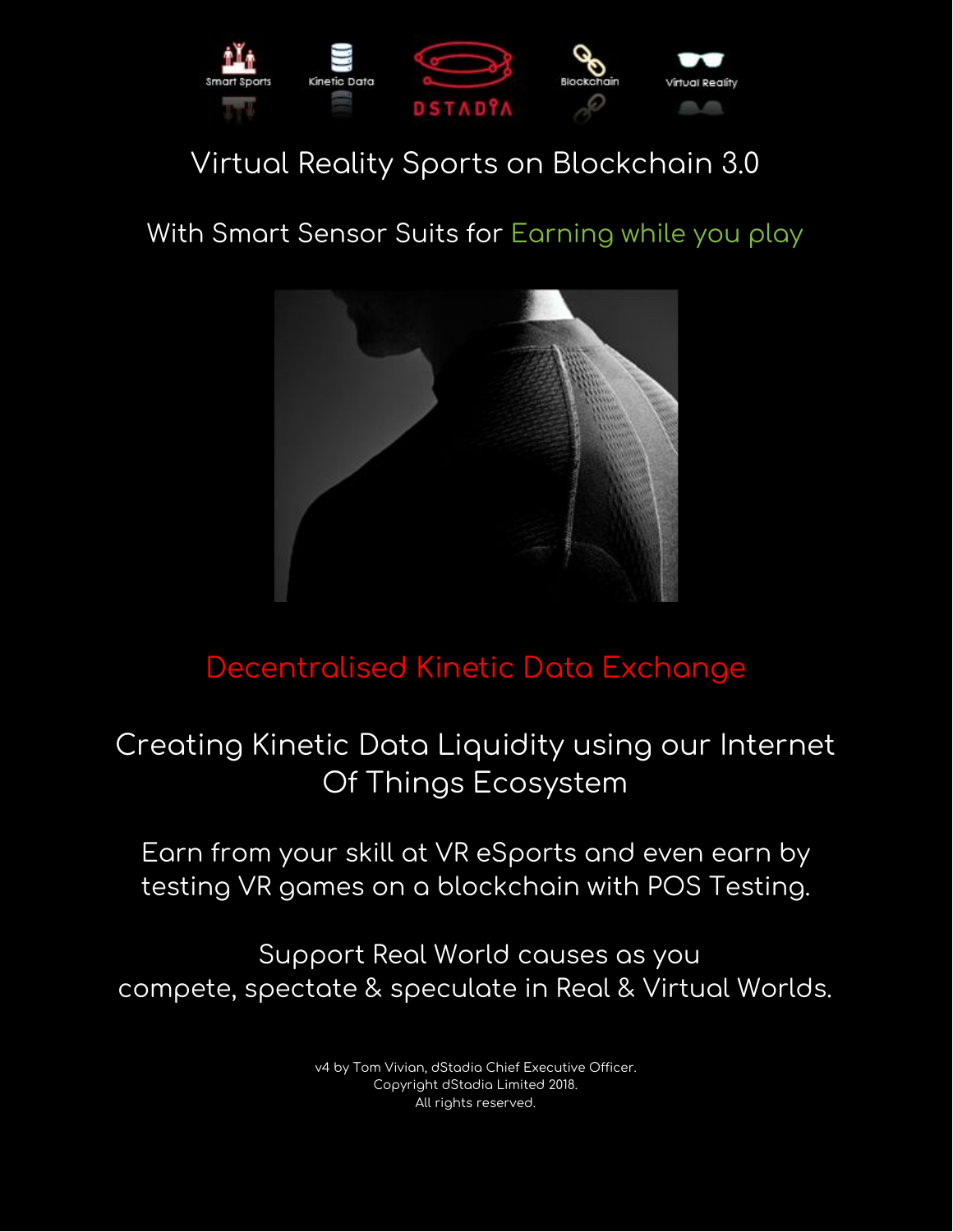

# White Paper Index

- 1. Executive Summary
- 2. 6 Converging Markets
- 3. Axiological Solution
- 4. Intrinsic Governance
- 5. Speculation
- 6. Posterity
- 7. DACC = Community 1st
- 8. Social Responsibility
- 9. Continuous Autonomy
- 10. The dStadia Constitution
- 11. Players & Competitors
- 12. Harnessing Personal Brand
- 13. Personal Rewards
- 14. User Wallets & Savings
- 15. Micro Donating to NFP Causes
- 16. Opt In Additional Contributions
- 17. Clans
- 18. Tribes
- 19. Games
- 20. Developers 1st
- 21. Tournaments
- 22. Lobbies
- 23. Achievements
- 24. Player Collectibles
- 25. Developer Collectibles
- 26. Proof-Of-Stake VR Game Testing
- 27. User Expectation Management
- 28. Technological Risks
- 29. dStadia on EOS
- 30. Road Map 2018
- 31. Road Map 2019
- 32. Road Map 2020
- 33. dStadia Team
- 34. Social Channels
- 35. dSTA ERC20 Tokens
- 36. Token Distribution
- 37. Estimated Raise
- 38. Revenue & Profit Projections
- 39. Suit Styles
- 40. Pre Pre Sale
- 41. Public Token Sale
- 42. Sale Restrictions & Legal Disclaimer

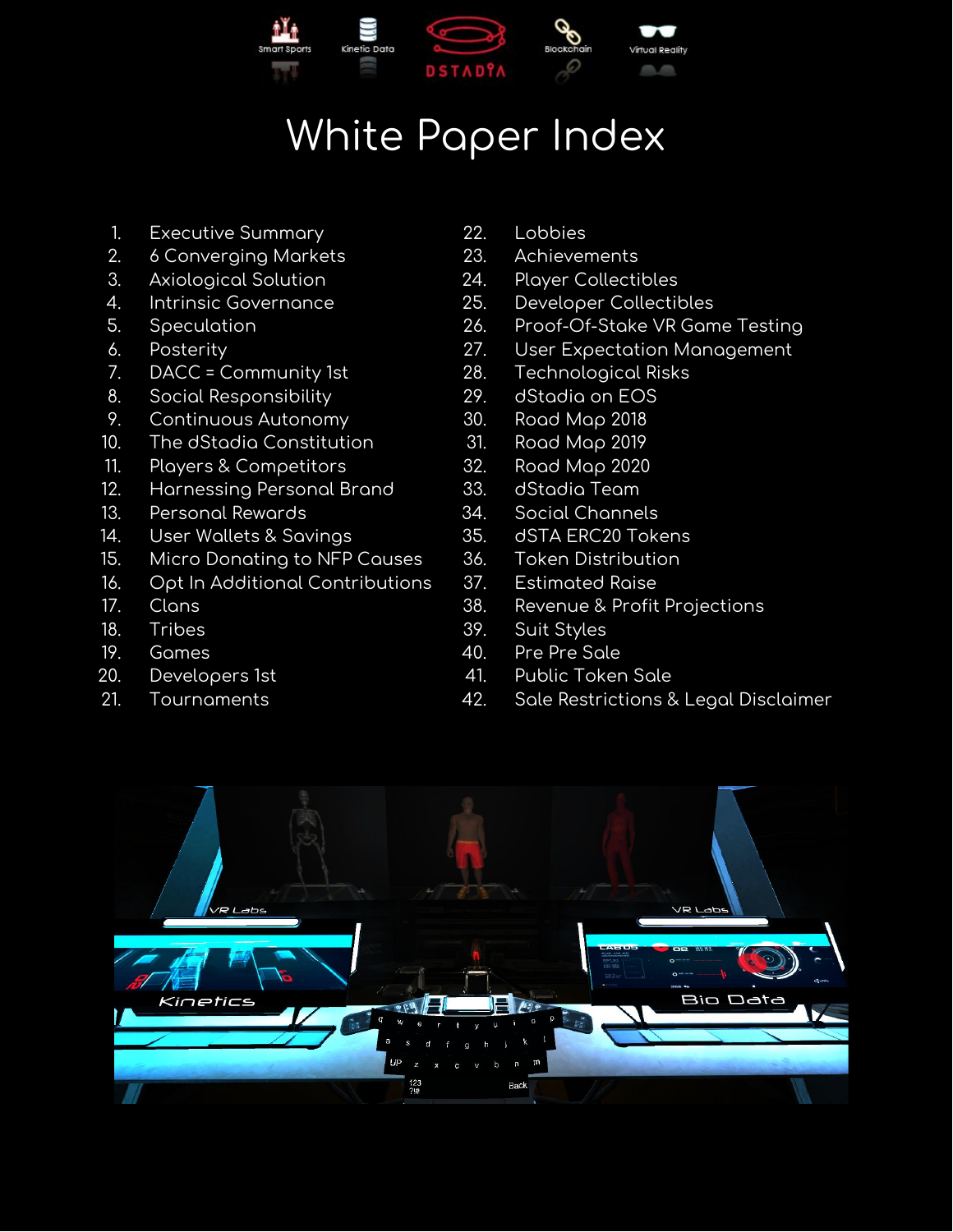

# Executive Summary

At dStadia we are already creating a whole new kind of big data. Human and animal biokinetic data. Recorded at ultra high resolutions not seen before.

dStadia is a decentralized network of smart wearable suits and accessories for collecting biokinetic data from vehicles, humans or animals at a 10X higher rate of technical accuracy than a UHD camera, motion capture studio.

This is because dStadia biokinetic data is recorded at up to an astonishing three thousand cycles per second (3 KHz), making it useful for injury impact assessment in the field, post injury recovery monitoring, as well preventative applications and a host of other applications across most established public and private industries where human labour is required and safety a concern.

dStadia is special because our unique technology will empower users through blockchain 3.0 to become their own digital asset in this newly emerging financial digital asset class of biokinetic data and also provide them the option to exchange their kinetic data with other users or realize financial liquidity from it, by selling their bio and kinetic data to medtech, pro sports and AI companies.

In addition dStadia also provisions a virtual reality world, our pre alpha is already compatible with market leading, high end Head Mounted Displays (HMDs) such as Oculus and Vive. dStadia world provides VR and AR games that are also designed to work with dStadia suits and accessories via our proprietary Self Development Kit or SDK.

Virtual Reality game developers will also be able to build the apps they want to build and submit them for voted inclusion into the dStadia, blockchain based, competitive gaming network, with tokenised rewards at hypercompetitive payout percentages compared to Steam or Oculus stores.

The dStadia web site will publish all dStadia transactions in a human readable and transparently accountable form in harmony with user expectations of the wider blockchain community.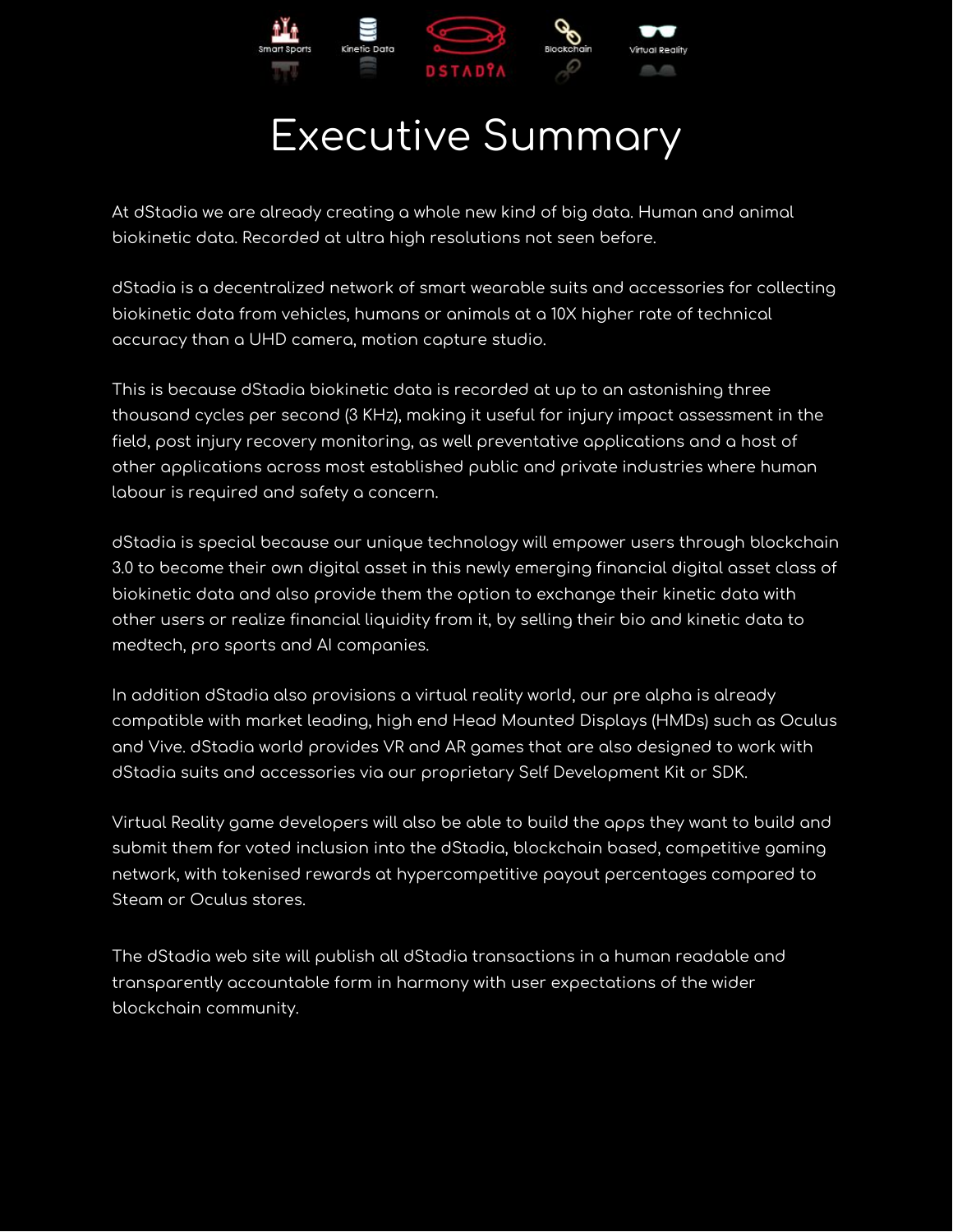

# 6 Converging Markets

1 Virtual Reality

\$9.1 billion market cap in 2017 and [predicted](https://www.idc.com/getdoc.jsp?containerId=prUS43248817) to rise to \$354 billion in 2020

2 Blockchain

\$18 billion market cap in 2016 and [predicted](https://www.express.co.uk/finance/city/915855/cryptocurrency-blockchain-bitcoin-ripple-senate-economy-banking-committee-mark-warner) to rise to \$1 trillion by 2020

3 Sports Apparel \$168 billion market cap in 2016 and [predicted](https://www.statista.com/statistics/490522/global-esports-market-revenue/) to rise to \$188 billion in 2020

4 Smart Clothing \$3 billion market cap in 2015 and [predicted](https://www.statista.com/statistics/490522/global-esports-market-revenue/) to rise to \$38 billion in 2022

5 Big Data

\$131 billion market cap in 2016 and [predicted](https://www.statista.com/statistics/490522/global-esports-market-revenue/) to rise to \$203 billion in 2020

6 Gamification & Gaming

\$101 billion market cap in 2016 and [predicted](https://ukie.org.uk/sites/default/files/UK%20Games%20Industry%20Fact%20Sheet%20April%202018.pdf) to rise to \$128 billion by 2020

dStadia will grow with these Emerging Markets by using virtual reality, blockchain, sports apparel, smart clothing, big data and gamification to create a platform for competitive VR and real world, smart sports, but with an immutably democratic charitable and community-beneficial service provision to impact planet wide posterity through real time, democratic, smart charity.

# Axiological Solution

Axiology is a set of philosophical worth that depends crucially on notions of value. dStadia's axiological solution to the 4 converging markets uses blockchain 3.0 technology to "re-present" human competitive effort in a tokenised and speculative form, whilst promoting personal brands and autonomously rewarding democratically elected causes.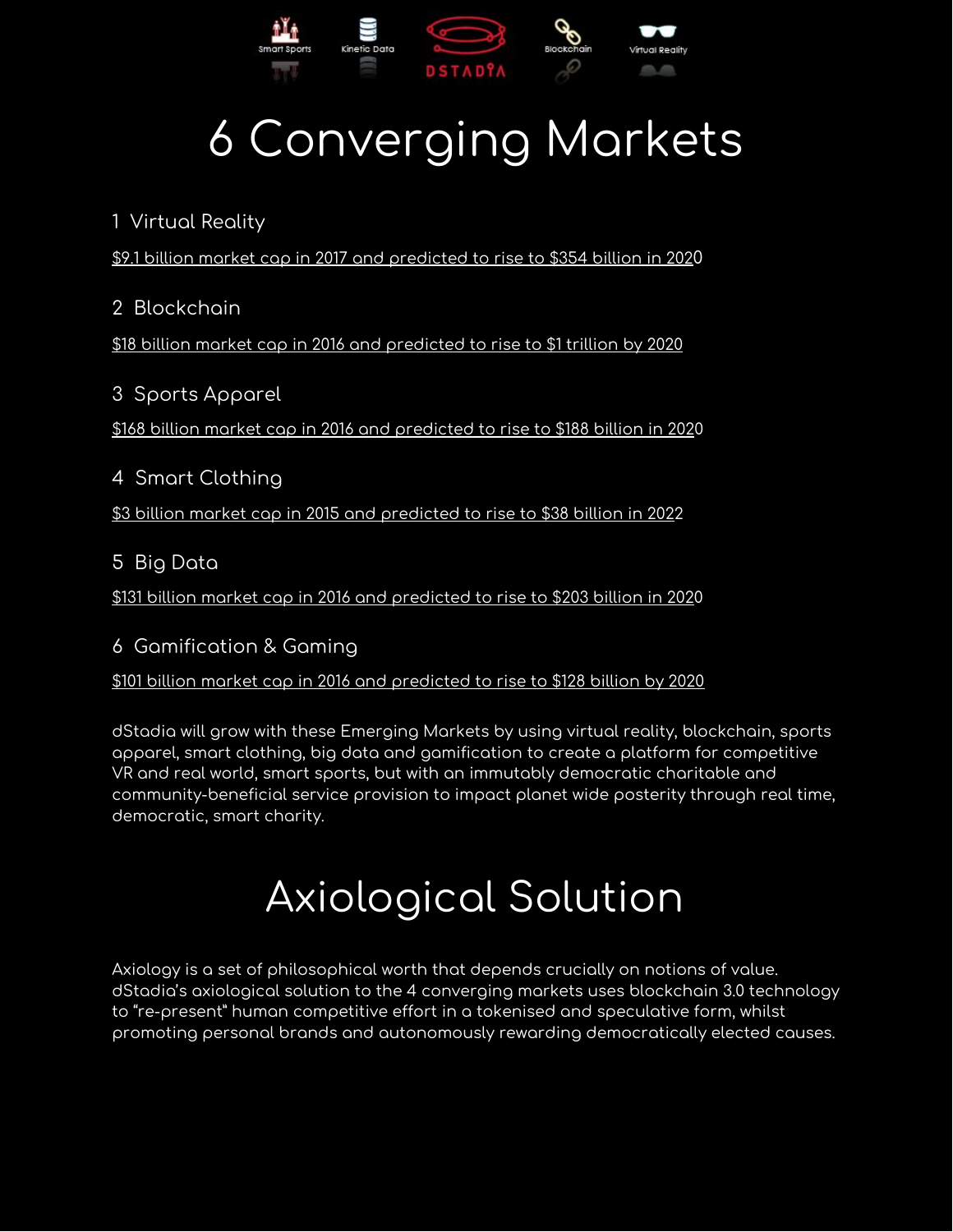

## Intrinsic Governance

dStadia will operate an openly transparent, public transaction ledger, providing accountability for all transactions involving value exchange as well as voting and election ledgers. These ledgers will be published into human readable reports on the supporting website.

#### **Democratically Determined Eligibility**

dStadia will operate multiple voting systems for creating a dynamic flow of cause inclusion and exclusion as well as fluid autonomy and dynamic and truly democratic, intrinsic government.

### **Non-profit Causes & Charities**

Causes are not for profit entities, personal causes, or startups and crowdfunding initiatives. Any player can nominate a Cause for inclusion into dStadia's 'Community Donation Eligibility Poll' (CDEP) .

### **Curators**

Curators oversee community communications and settle disputes within clans and tribes. Curators are voted in via Community Curator Election or CCE.

### **Custodians**

Custodians oversee sporting events in a referee capacity to adjudicate on matters of contention between competitors. Custodians are voted in via a two stage process , first a Community Custodian Eligibility Poll or CCEP then a final Community Custodian Election Ballot or CCEB. Accountable competitive refereeing.

### **Profit Focused Causes & Startups**

The dStadia community will vote periodically on For Profit Causes and Brands eligible to advertise in dStadia and offer VR Point of sale throughout dStadia's gaming lobbies. These entities are voted in via Community Commercial Affiliate Election or CCAE.

Decentralised systems operationally deal with malicious actors through non violent means, like engineered de-incentivisation. To this end dStadia has taken inspiration from the Steemit reputation system to provide behavioural accountability to the benefit of all players, developers, causes and brands through ubiquitous interest alignment in intrinsic governance.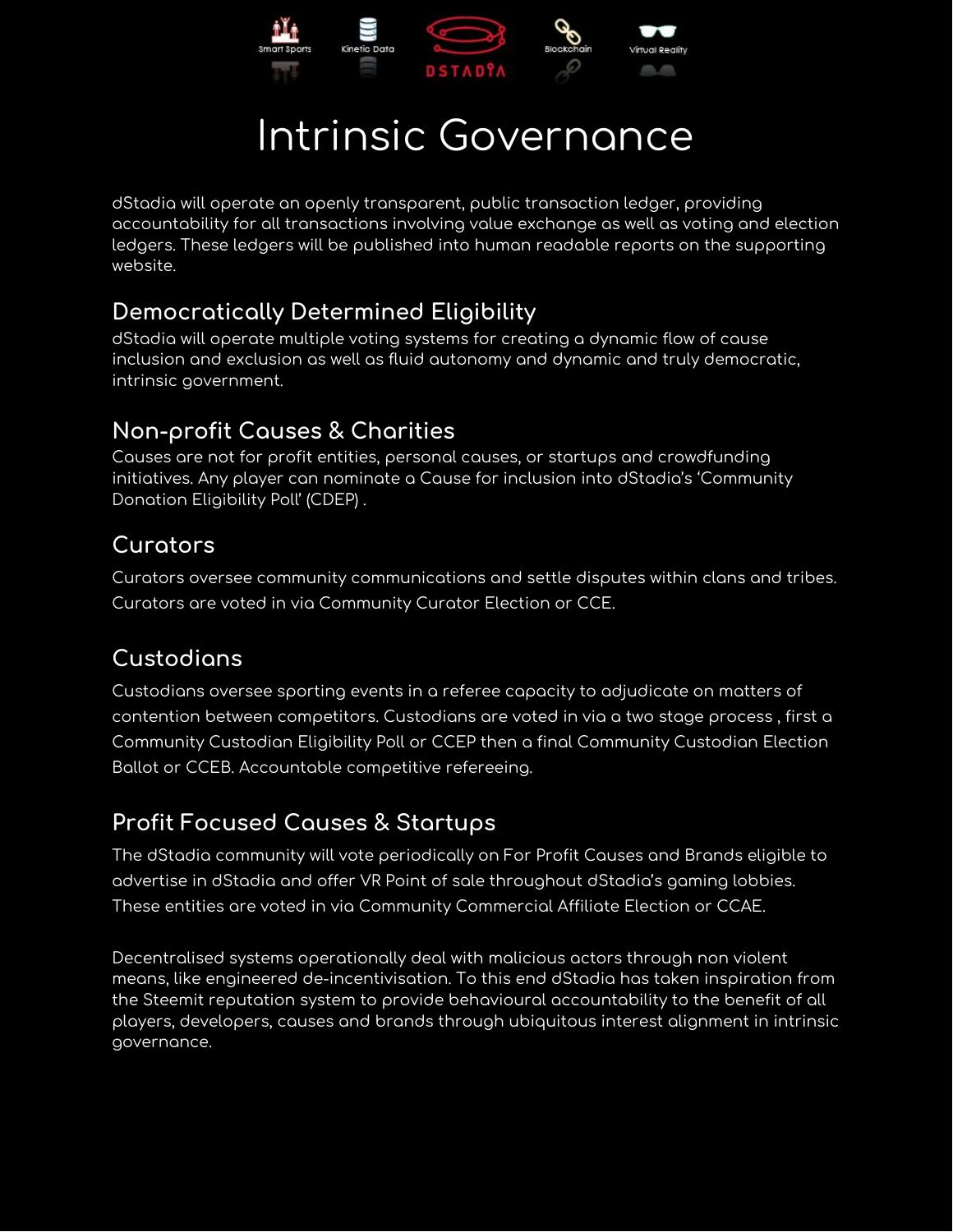

### Speculation

Speculate altcoin on your own skills in Peer to Peer virtual reality games.

#### **Peer to Peer**

Single players of VR sports games can speculate with each other for tokens on who will win the match. The winner will then receive the pre-agreed value exchange via tokens, minus a transaction fee which remunerates developers and spectators.

#### **Peer to Platform**

Spectators may also speculate directly through dStadia on upcoming matches and tournaments through the dStadia's social multiplayer lobbies, with odds algorithmically set by a performance.

#### **Speculation Specifications**

All speculative actions in the dStadia network will carry a 10% transaction fee which is split between the developer of that game and the top voted causes from the periodic donation eligibility poll, which is a truly democratic voting process open to anyone in dStadia.

#### **Speculation Age Restrictions**

All speculative actions in the dStadia network only be available to adults over 21. Declaration of age must be made before being able to speculate and acceptance of the additional terms and conditions involved for speculative accounts.

#### **Speculation Regional Restrictions**

All speculative actions in the dStadia network will only be available to regions that do not pose regulatory concerns to dStadia such as the United Kingdom.

#### **Not a Casino**

There will be no games of chance available to players throughout dStadia. All speculations that occur in dStadia are speculations on skill and performance only. dStadia does not enable or support third party gambling organisations.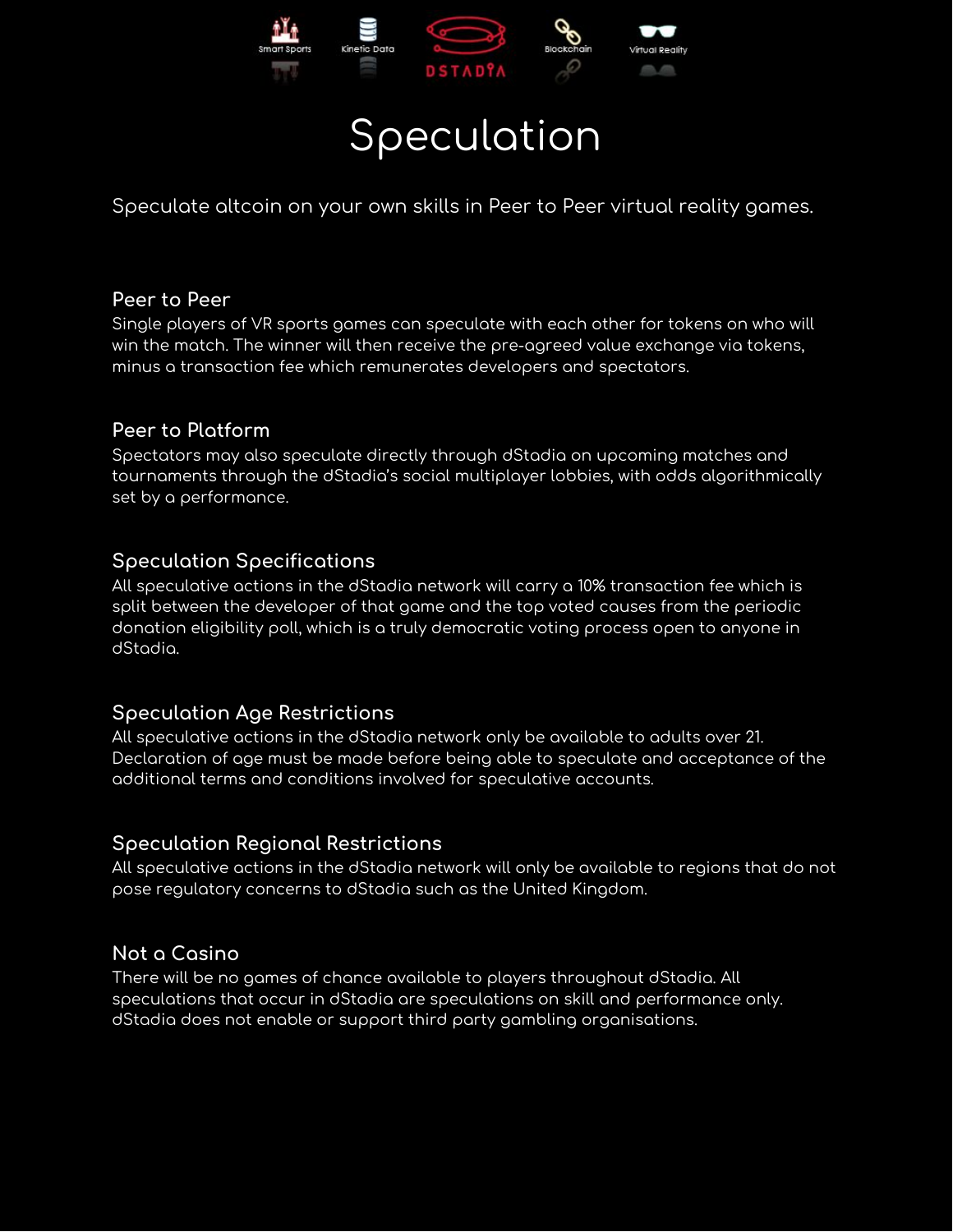

# **Posterity**

We have developed strategic participation incentives such as 'paid to spectate' and 'network tournament community' and 'charity donation provisions' to be immutably set and recorded in blockchain.

All our community participation incentives focus on fair remuneration in tokens for behaviours that positively impact the community wide ecosystem. We reward civic responsibility. Actions which deliver the dStadia community higher elements of civic responsibility will carry a proportionally higher participation reward.

#### Democratically elected causes receive donations.

All speculations and other network wide value exchange transactions are processed using blockchain for immutability, transparency and accountability.

# DACC = Community

#### dStadia is a community first.

So in congruence with this, the dStadia platform is a community focused service. To align the dStadia platform with the interests of dStadia's global community we have designed something other than just a virtual reality gaming platform, we designed the world's first VR EOS dApp and Decentralised Autonomous Charitable Community (DACC).

This dStadia DACC enables everyone to create, play and earn through Competing, Supporting and Speculating in our Virtual Reality Gaming Tournaments while supporting causes they love from every speculation or optionally form every competition or tournament.

dStadia will positively impact posterity through democratic donation autonomy by leveraging a virtual reality competitive gaming and socially responsible service provision.

dStadia will enable the world to make itself a democratically better place through improved leveraging of human competitive effort and technology like Virtual Reality and blockchain.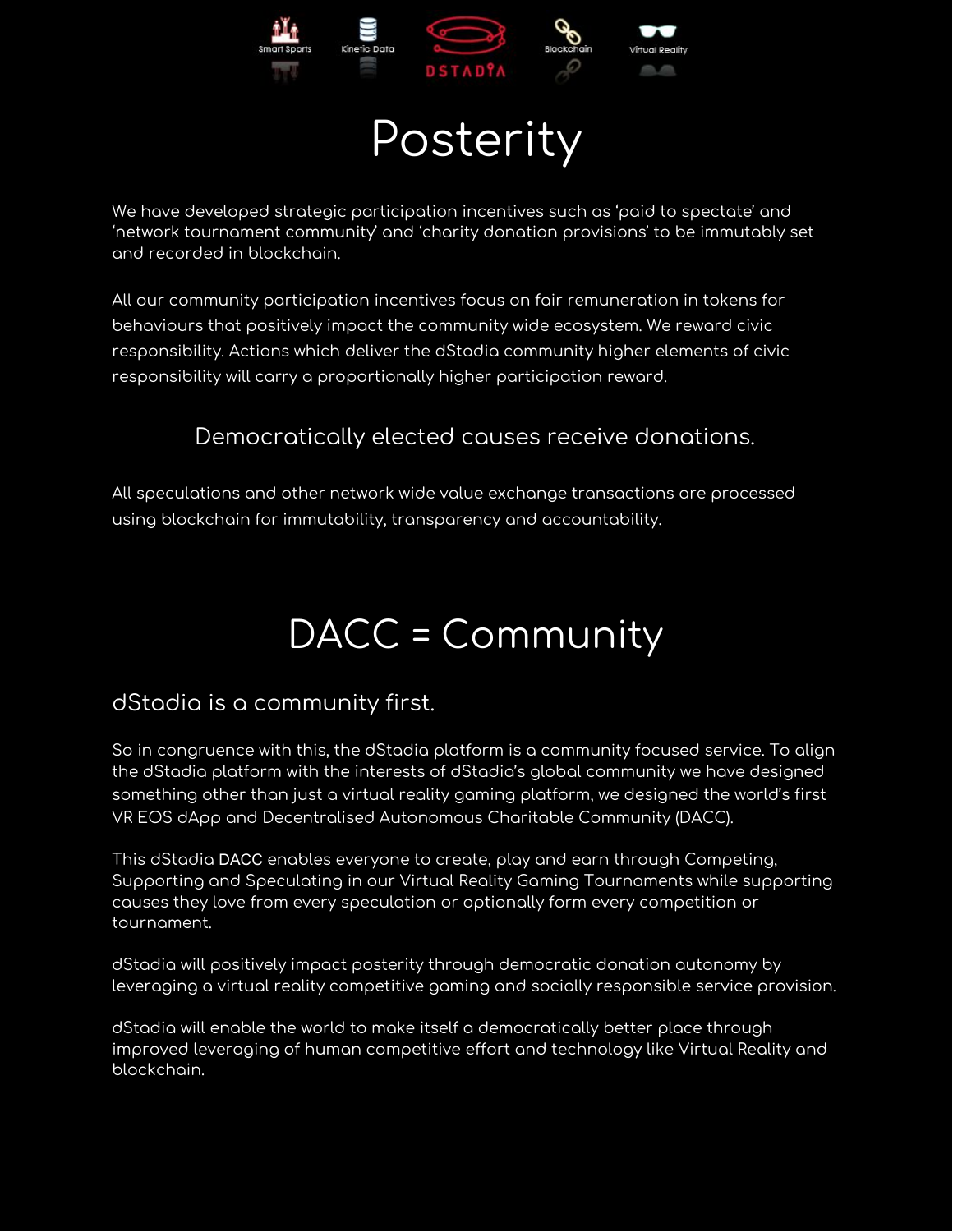

# Social Responsibility

In harmony with emerging social global mega trends like social responsibility, dStadia also offers players an option to set percentages of their own winnings to be donated to eligible causes.

No gas cost for users to exchange value with each other because dStadia is built on EOS. There is no gas cost for P2P transactions because EOS does not use Proof of Work and so computational power is not wasted on reverse hashing blocks to verify transactions, or mining. Proof of work or GAS driven blockchains equate to metered transactions the proceeds of which are lost on mining.

Mining has an enormous impact on the environment through electricity consumption and so using a POW blockchain for an application like dStadia would be socially irresponsible.

# Continuous Autonomy

dStadia is self governing but also achieves "continuous autonomy" through self funding. Network allocated portions of the speculative transaction fees are deposited into a workers fund to pay democratically voted contractors to carry out elected worker proposals to the dStadia platform.

Worker proposals are mandatory and so funding of future platform development is guaranteed as set forth in the dStadia Constitution. This helps dStadia avoid some of the governance issues of Steemit and Bitshares.

# The dStadia Constitution

All members dStadia such as Players, Developers, Causes and Brands will have to agree to abide by the dStadia Global Community Constitution also called the dStadia GCC. The GCC stipulates guidelines for interaction in the dStadia network. Failure to abide by the dStadia GCC results in loss of civic reputation and ultimately Player, Developer, Cause and Brand category bans for repeated breaches of the dStadia GCC.

The dStadia Constitution will be based on the EOS constitution proposed on EOS GO by [Thomas](https://forums.eosgo.io/profile/thomasbcox) B Cox found [here.](https://forums.eosgo.io/discussion/424/design-principles-of-my-v0-1-draft-eos-io-constitution)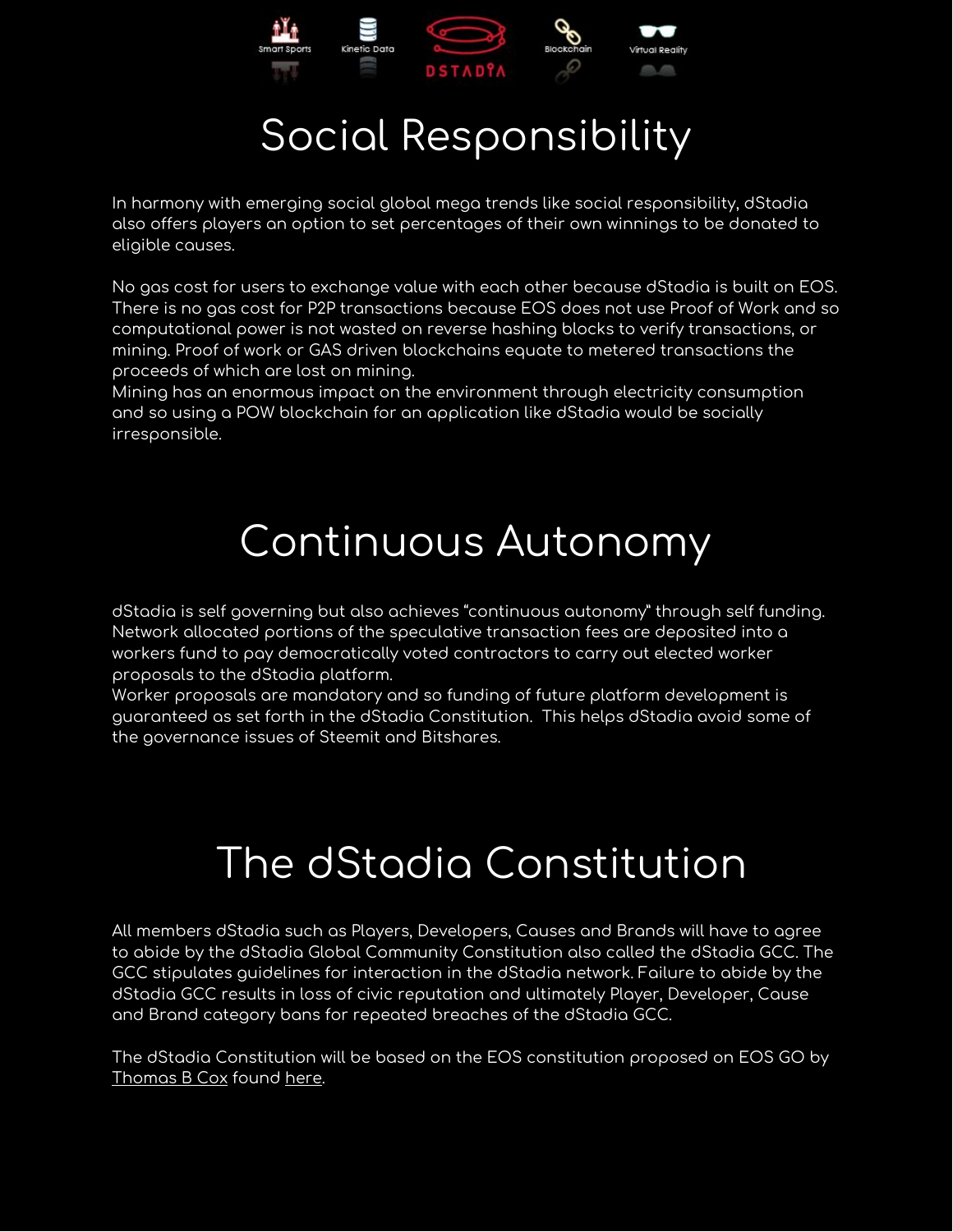

# Players & Competitors

Play all games for free. Speculate on your own competitive skill using tokens in Player versus Player (PVP) matches with the option to set a percentage of your winnings to be donated to your favourite Causes.

Non-Competitors can speculate on who will win upcoming PVP matches using tokens as a basis for speculative exchange. Non-Competitors are rewarded with tokens when spectating and receive additional bonus tokens when spectating in a PVP match or tournament where friends, clan or tribe members are competing.

# Harnessing Personal Brand

Individual players compete against one another in individual matches.

Our avatars will be fully customisable in terms of style and accessories.

Players will be able to create their own personal tokens with values being set by algorithmic assessment of participation metrics of competitive performance.

### Personal Rewards

Players are rewarded in tokens for civic duties they carry out in dStadia.

Players can win tokens in competitions and from other players in Peer to Peer speculations. Players can speculate from the Lobby areas on the results of upcoming tournaments.

Each player will have a dStadia birthday, which will be the day they first logged in. Every year on each players dStadia birthday, dStadia will send them a unique 3D printable, non fungible item linked to a custom token which recognises their dStadia age.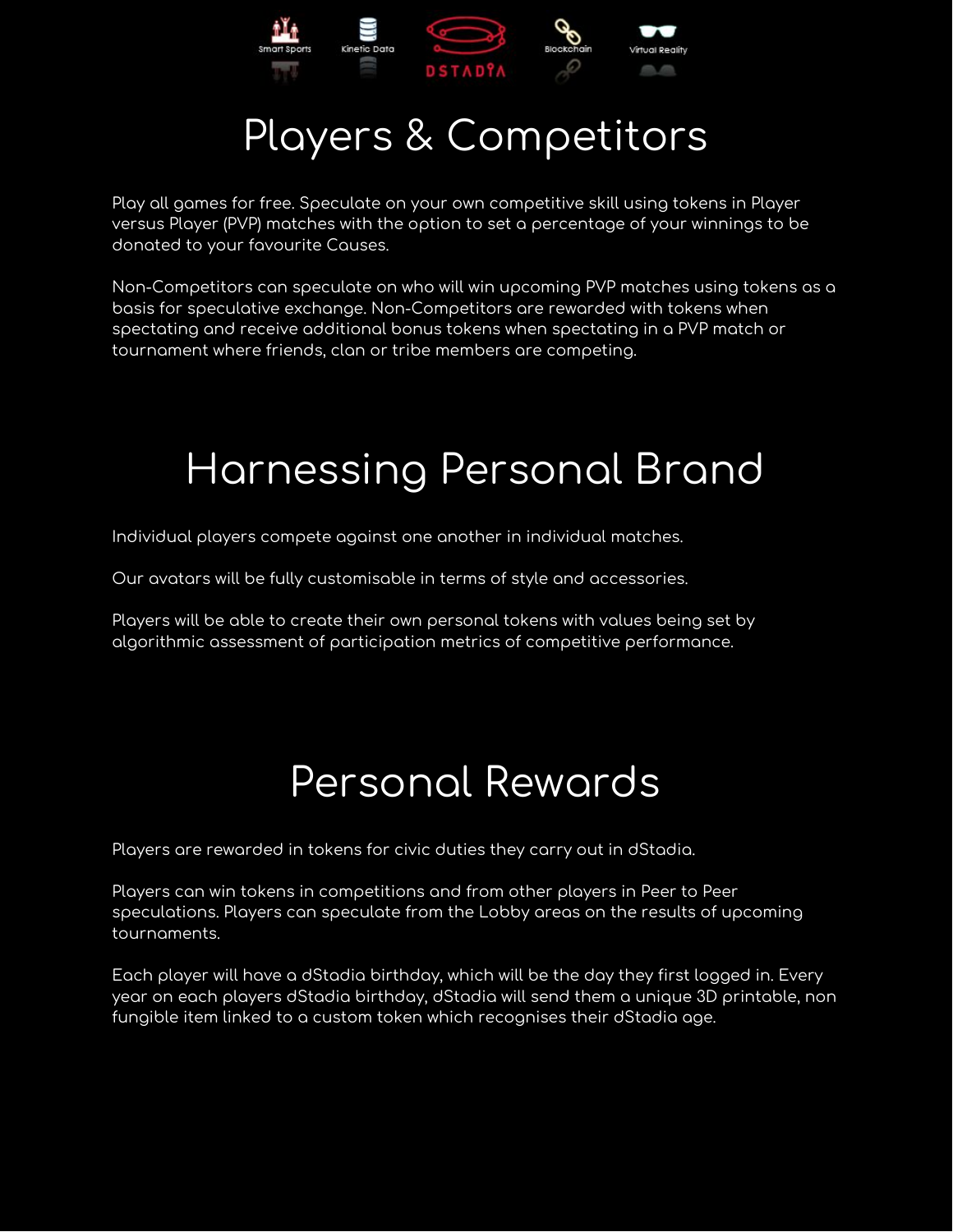

# User Wallets & Savings

Each user account has two value storage containers in their dStadia wallet.

The first, just called the current account, is a classic transaction wallet and funds in here are fully liquid.

The second is more like a vault, or a savings and investment value container address. In dStadia it is called a Less Liquid Vault or LLV. By transferring funds to this container, the user agrees to store that value for at least 30 days scaling, up at intervals to 1 year or more. So the player can select an illiquid period that suits them.

The purpose of the LLV is to provide extra security for high value accounts as large funds in the savings account will be not be easily accessible or fully liquid like the tokenised funds in current account.

# Micro Donating to NFP Causes

A player can use the balance in their Wallet or their LLV to donate any amount of tokenised value at anytime to "Not-for-Profit" Causes voted in by CDEP such as personal causes. This provides the entire network full autonomy on personal "Peer to Cause" donations with regards to the level of donation and the recipient cause.

As dStadia uses blockchain generation 3.0 technology there are no fees for sending money to another dStadia user. It is completely free to exchange value P2P in dStadia. This enables real time micro investments in causes voted in by the dStadia community as well as P2P micro speculations and transactions. Only speculations carry a fee, which is used to reward elected causes and developers.

# Opt In Additional Contributions

Players can Opt In to set their own donation amounts in addition to the donations derived from the speculative transaction fee of 10% mentioned in the speculation section above.

This way players can donate more of their "personal activity derived rewards" to causes they personally support, as well as still supporting network wide voted causes from CDEPs.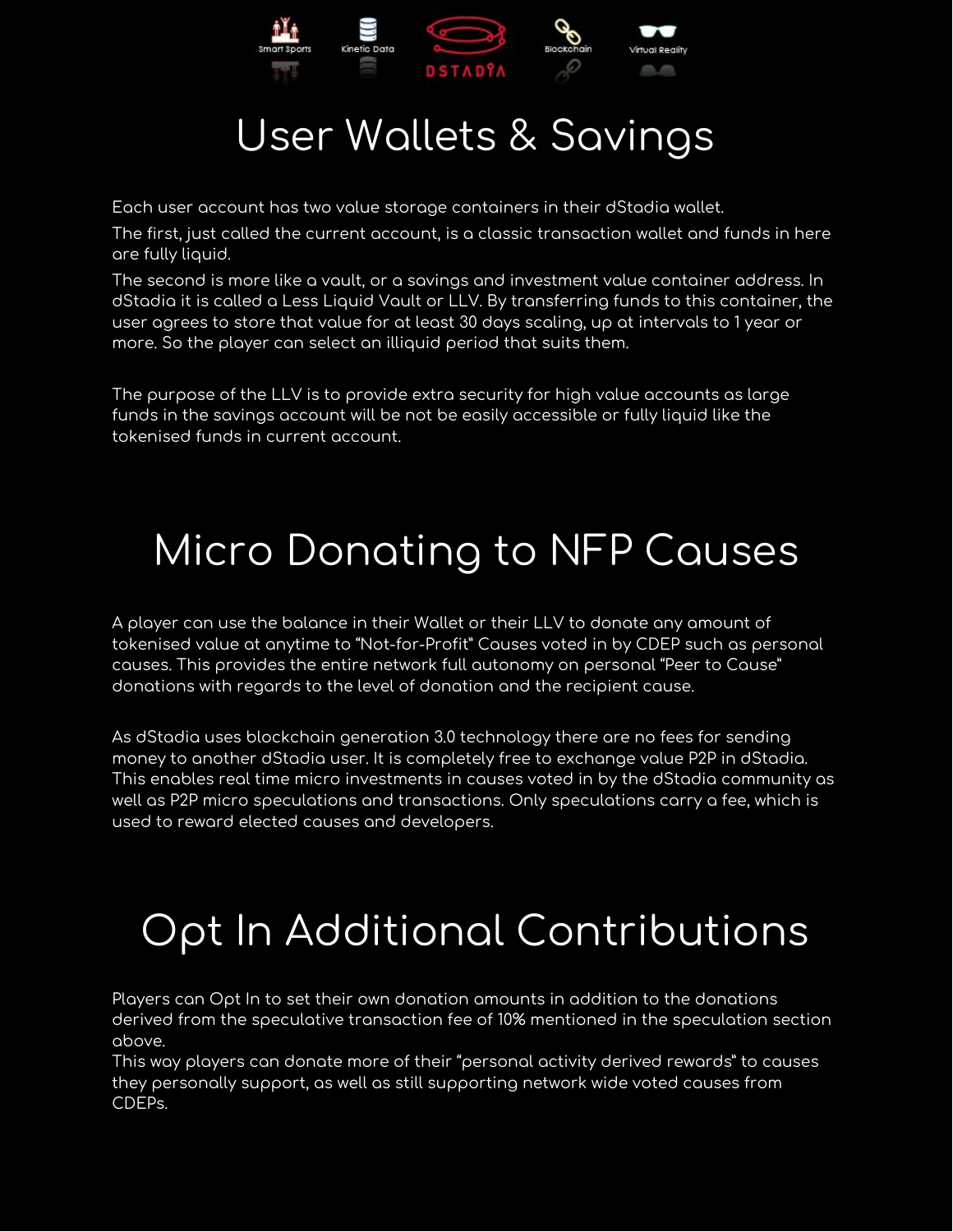

### Clans

Clans are formed by individual players and can have up to 8 members. Each clan has a unique dStadia "Performance Ledger Token" (PLT) when first created.

The value of this PLT token is an aggregate and average hybrid of the Clans member players performance.

Clans are not geographically dependant. So clan members can be from any region and from different time zones around the globe. When a clan wins a tournament the prize pot is split between the constituent members.

Clans are groups of up to 8 players that can compete together in large scale 'Tournaments', special multi-discipline events organised by dStadia.

Clans will also have their own unique token to incentivise its members to continue improving their sporting performance for mutual benefit. Individual competitor ranking will be determined based on performance measurements while playing for their clan.

# Tribes

Tribes are a higher level, more flexible, social structure for combined, upscaled VR eSports competitions.

Essentially groups formed by an aggregation of Clans and they will have their own sub tokens distributed to clans based on performance and participation levels and allow cooperatist competition, but without obligating individual clans to always cooperate instead of compete with one another.

Tribes have different locale granularities and to enter some types of tournaments, you and your clan will need to be a member of a regional tribe, for regional tournament or national tribe or international tribe for each of those respective tournaments.

When one member of a Tribe spectates another member while they compete, that spectating tribe member earns double the standard of the spectating rate.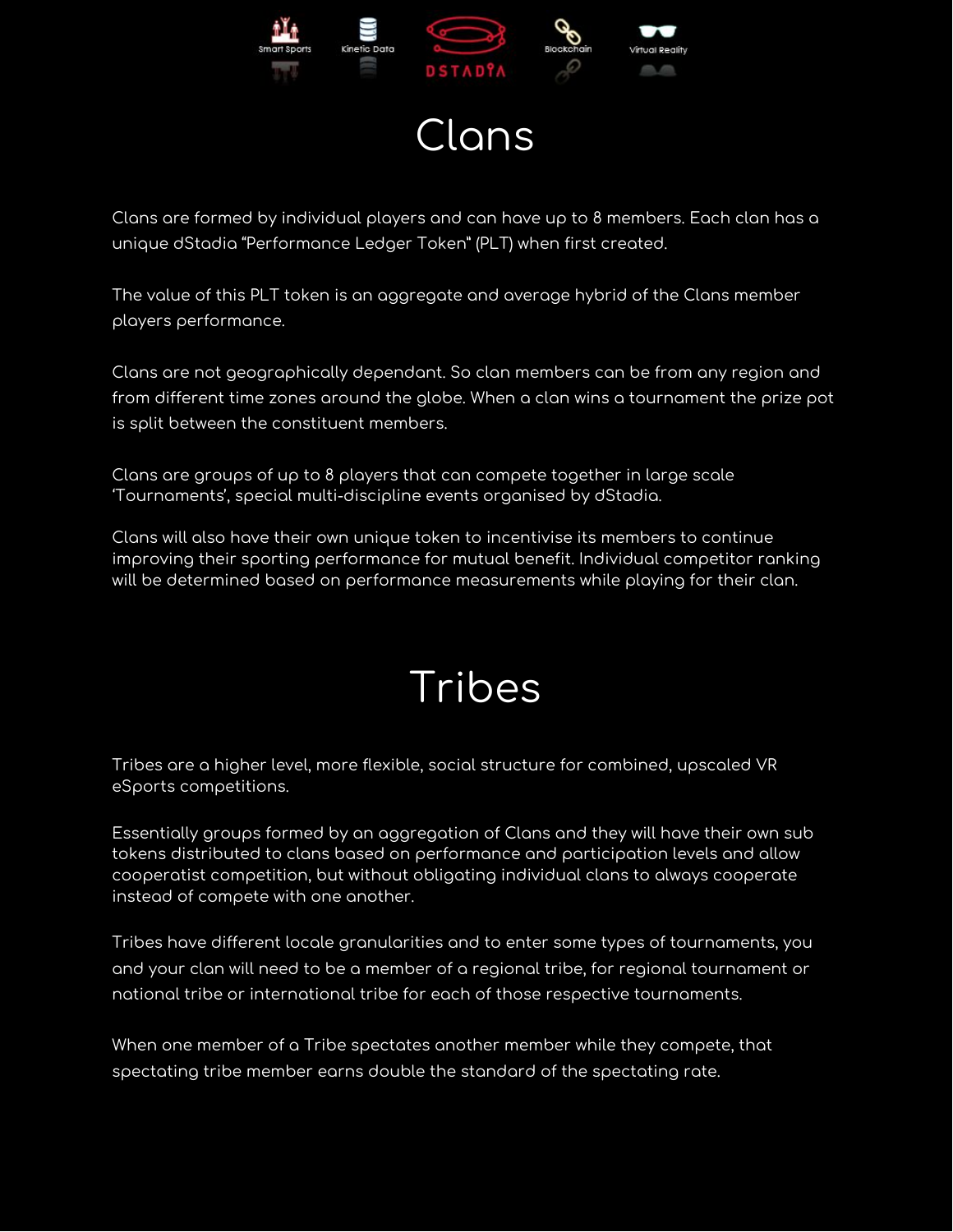

### Games

dStadia will be launched with a suite of custom built initial games.

Developers will be able to submit their own games for a network wide voted inclusion pool to become part of the game suite for a specific dated period.

Games can be resubmitted in succeeding periods if not initially successful in the previous period's voting pool. Games that are included pay the developer a percentage from all speculations that occur within that game, with the remainder going to network wide voted causes and charities.

# Developers 1st

Developers are the cornerstone of dStadia.

Every developer who successfully submits a game into dStadia is subsequently rewarded with 90% of all the tokenised transaction fees occurring in their submitted game.

Developers get paid 90% of speculation fees in their games while bi-productively and autonomously support trending social causes.

There is a spread or transaction fee on each speculation of 10%. We are developer centric, so developers get 90% of that transaction fee with the remainder going to network wide voted causes, continuous autonomy fund and VR faucet top ups.

Developers are also rewarded for game submissions with non fungible unique tokens for their achievements, refer to the Developer Collectibles section for more information.

Being a developer is tough and so dStadia will support and reward developers for publishing games and community growth related achievements.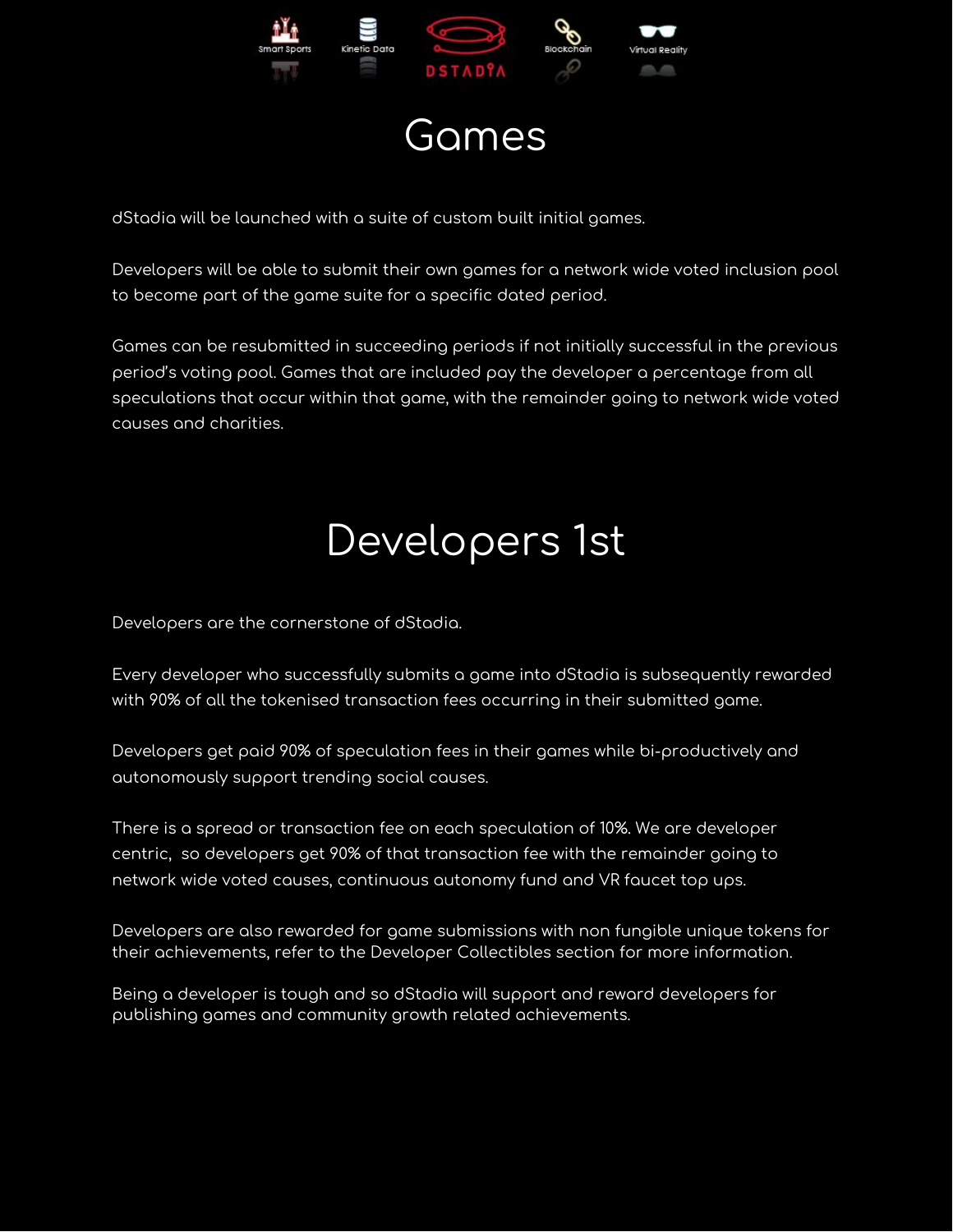

# Tournaments

Tournaments are a special kind of multiplayer match. Tournaments can be team games or PVP knockouts. Tournaments will be held periodically such as monthly or annually. To enter a tournament, an entry fee in dStadia (dSta) tokens will be required to create the prize pot and cause donations..

Individual player versus player tournaments would be regionally based and conform to geographic locale then scale up in granularity to national and international if required.

Clans and Tribes have borderless membership and would compete as an entity in specialist types of tournaments.

Provision of the token entry fee enables the player to compete in that tournament as well as join the specific 'Community Donation Eligibility Poll' (CDEP) to submit a social cause to the poll or vote on causes others have submitted.

The aggregate token entry fees from all tournament players is used to create the prize pool for that tournament for winners and democratically voted causes.

The tournament winner keeps 50% and 50% going to the top voted causes for that tournaments specific Community Donation Eligibility Poll' (CDEP) determined by the participants collated votes.

### Lobbies

The lobbies will look similar to an airport lounge.

dStadia's lobbies are social environments where players can interact, make friends and find PVP or tournament matches to enter.

Eligible brands and causes, voted in by network wide polling are able to display their brand campaigns and sales activations provisioning virtual reality point of sale to the entire dStadia network.

Lobbies are also where spectators can watch their friends compete and earn nominal amounts of the dStadia utility token.

All speculations on performance will also occur in lobbies using a dedicated interface.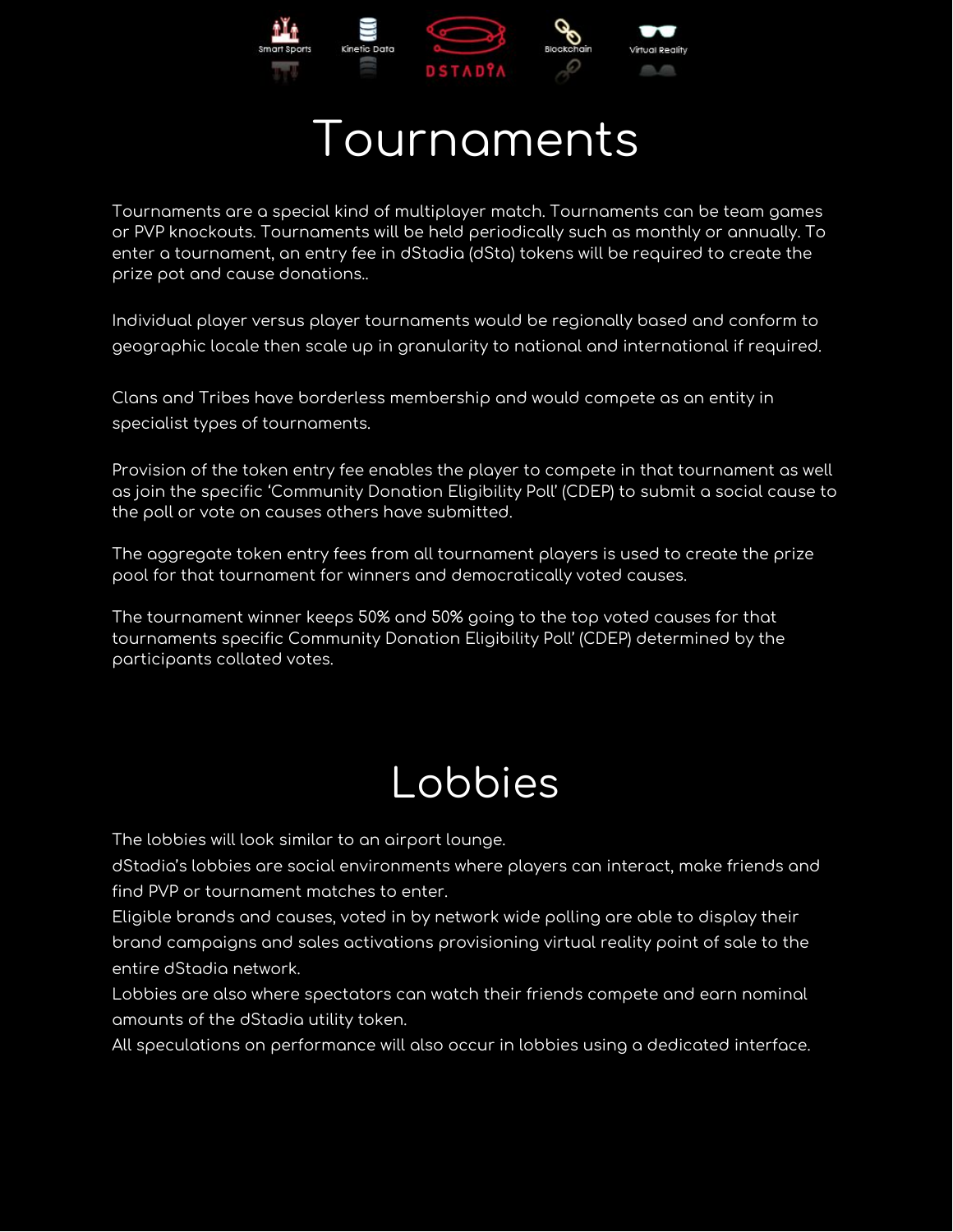

### Achievements

Achievement boards for tournaments will be on display throughout each dStadia lobby. Players who have won a tournament will have their username and picture displayed as well as their collected winnings and any voluntary winnings donations, immutably recorded on a blockchain in a characteristically accountable and openly transparent way that you would expect from blockchain value storage and exchange systems.

# Player Collectibles

Players who win tournaments will receive their proportion of the prize pool and another type of unique prize in the form of a non-fungible, unique digital asset, such as a 3D printable, trophy token.

Trophy tokens are unique to their respective events. Each tournament has a Gold, a Silver and a Bronze Trophy token to win.

Contained within each trophy are the blueprints for 3D printing that digital trophy into a real life, physical trophy you can hold in your hand or display in your home.

The player will own the exclusive right to each trophy they have won in dStadia tournaments and will be able to print as many copies of their physically printed trophy as they like and distribute as they see fit.

# Developer Collectibles

Each developer who successfully submits a game to the dStadia platform which is then voted in by the community, will receive a unique set of completely non-fungible tokens, for each of their publishing milestones and community growth achievements. These are all completely unique collectibles, available only to developers who successfully enter a game through dStadia's game inclusion process..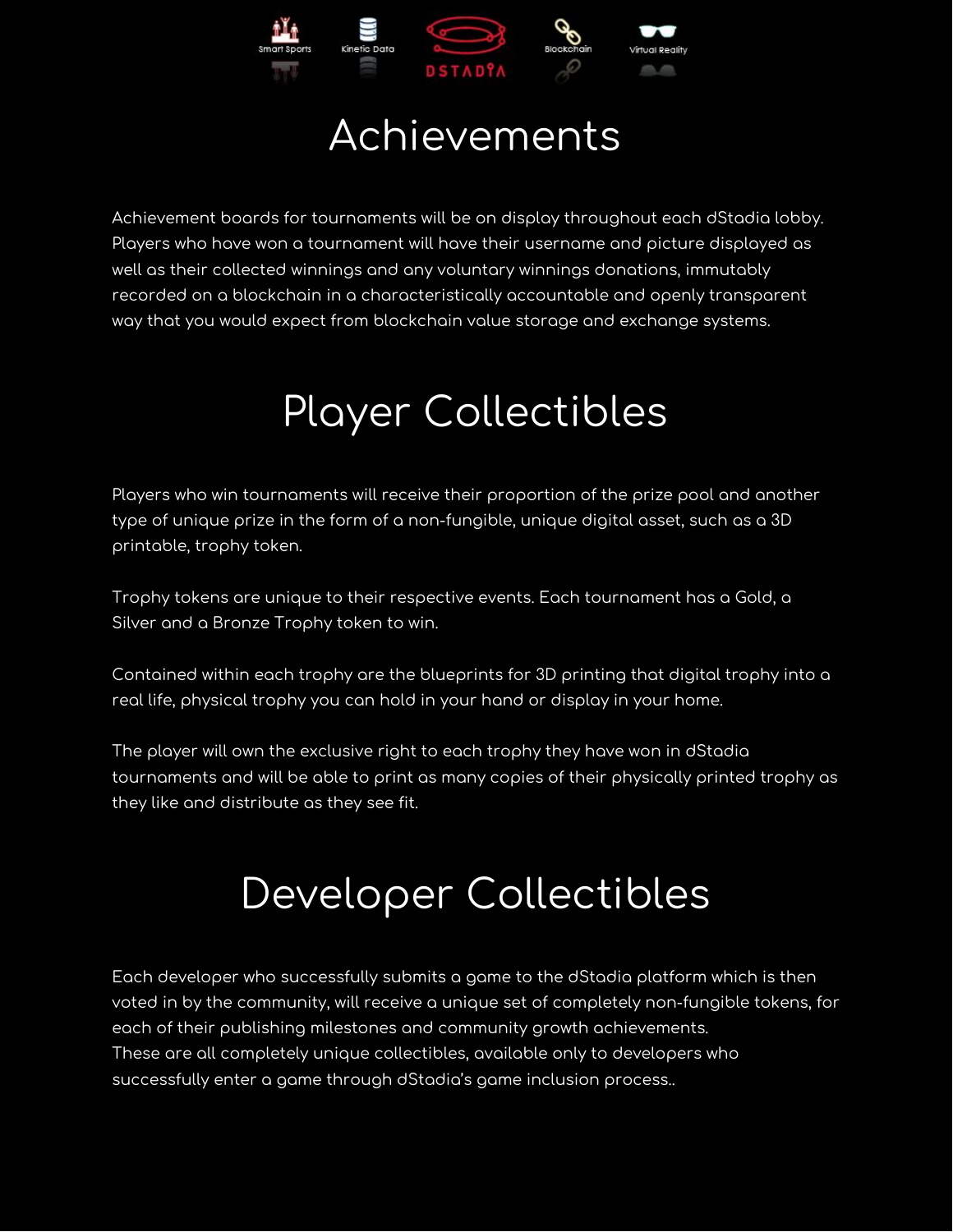

# Proof-Of-Stake VR Game Testing

We are aiming to create a self sustaining Proof-of-Stake VR game testing ecosystem. Before a developer's game can be voted on for inclusion into the dStadia public game pool they must pass through the dStadia 3 stage inclusion process, concept, alpha and beta.

At concept stage developers can list their idea for VR Game testers to investigate and if they like the concept they have the chance to Stake into the Alpha Test group, capped at 100 Alpha testers. These staked tokens are fungible by the game developer and so can be used to purchase assets to improve their game.

Alpha stage is when the developer reaches a point with the game development where they are ready for an initial alpha release to the Staked-in Alpha testing team they acquired in Concept stage. Alpha testers then rate the game experience providing feedback for potential Stake-in Beta testers.

In Beta phase collated reviews from alpha testers inform Beta testers interested in Staking-in to the developers game, what the game experience is like. Beta testers can then use tokens as Stake to become Stakeholders in the developers game.

As mentioned developers get 90% of the speculation fee applied to all P2P speculations in their games. So if the developer made \$100 in 24 hours in speculations it is split as below:

| Developer & Test Team Rev Split on \$100 Speculative Revenue            |                                              |                                        |                                                |                                                                                |  |  |  |
|-------------------------------------------------------------------------|----------------------------------------------|----------------------------------------|------------------------------------------------|--------------------------------------------------------------------------------|--|--|--|
| The Developer gets 90% of $$100 = $90$                                  |                                              |                                        |                                                |                                                                                |  |  |  |
| Leaving All Testing \$10 Total to be split between all VR Games testers |                                              |                                        |                                                |                                                                                |  |  |  |
| Alpha<br><b>Testers</b>                                                 | Tokens 20%<br>\$1.20                         | Bugs 35%<br>\$2.10                     | Improvements 45%<br>\$2.70                     | Alpha Total<br>\$6                                                             |  |  |  |
| at <sub>1</sub><br>at <sub>2</sub><br>at <sub>3</sub>                   | 100 (\$0.10)<br>10 (\$0.01)<br>1000 (\$1.08) | 1(50.19)<br>10 (\$1.92)<br>(40)<br>O   | (\$0.54)<br>5<br>( \$2.16)<br>20<br>(\$0)<br>O | (50.83)<br>at <sub>1</sub><br>(\$4.09)<br>at 2<br>at <sub>3</sub><br>(\$1.08)  |  |  |  |
| <b>Beta</b><br><b>Testers</b>                                           | Tokens 10%<br>\$0.40                         | Bugs 60%                               | Improvements 30%                               | <b>Beta Total</b>                                                              |  |  |  |
|                                                                         |                                              | \$2.40                                 | \$1.20                                         | \$4                                                                            |  |  |  |
| bt 1<br>bt 2<br>$bt_3$                                                  | 100(\$0.03)<br>10 (\$0.01)<br>1000 (\$0.36)  | 1(50.22)<br>$10($ \$2.18)<br>(50)<br>о | (50.25)<br>5<br>20(\$0.95)<br>(50)<br>o        | bt 1<br>(\$0.50)<br>(\$3.14)<br>bt <sub>2</sub><br>(\$0.36)<br>bt <sub>3</sub> |  |  |  |

So dStadia incentivises active participation in bug hunting and improvement proposals for VR Game development over just passive, speculative whaling on VR game development.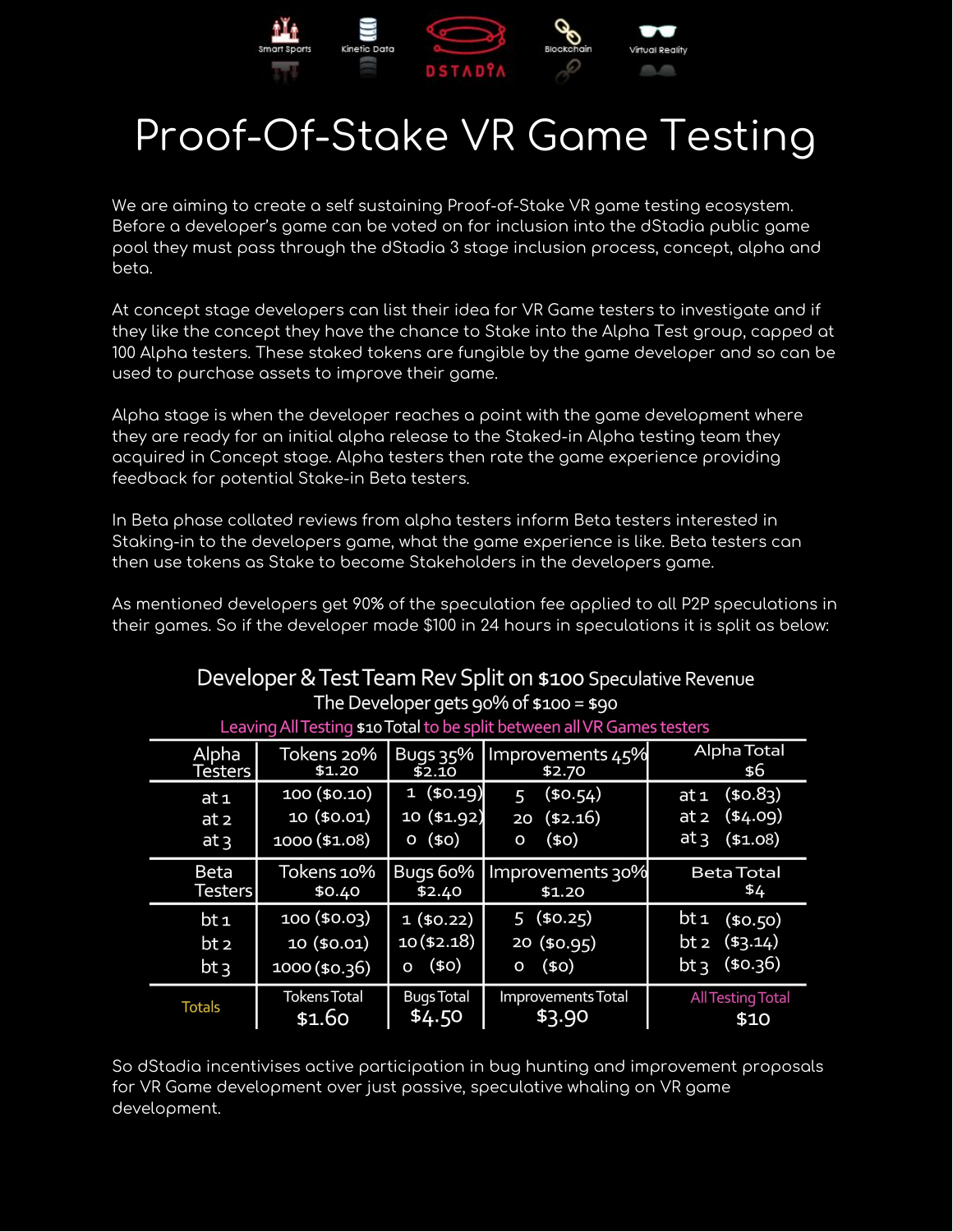

# User Expectation Management

#### **Performance Requirements**

Users of all software have a certain minimum expectation level on how the software should work, look and operate. Especially gamers who are used to near real time transactions and messaging not to mention a certain level of applied professional design to make games visually competitive and functionally scalable.

#### **User Experience To Rule Them All**

Ultimately what determines if an open, decentralised systems succeeds or not is down to the end users community experience. Our underlying technology is key to delivering a user experience in line with user expectations.



Screen from Dan Larmier's Presentation - dStadia [supports](https://forums.eosgo.io/) EOS GO. [Follow](https://forums.eosgo.io/) this link for more info on EOS GO

# Technological Risks

Failing to manage these seemingly ubiquitous user experience expectations may have a serious impact on dStadia communities early stage de-entropy. User experience is fundamental to the realisation of dstadia as the VR DACC it aims to be, without happy, engaged and value satisfied users dStadia will not grow as a community.

#### **Human Friendly Interfaces**

In addition to scalability dStadia UX will address the UX issues plaguing blockchain 2.0 applications like Ethereum that suffer from such public access, adoption blockers.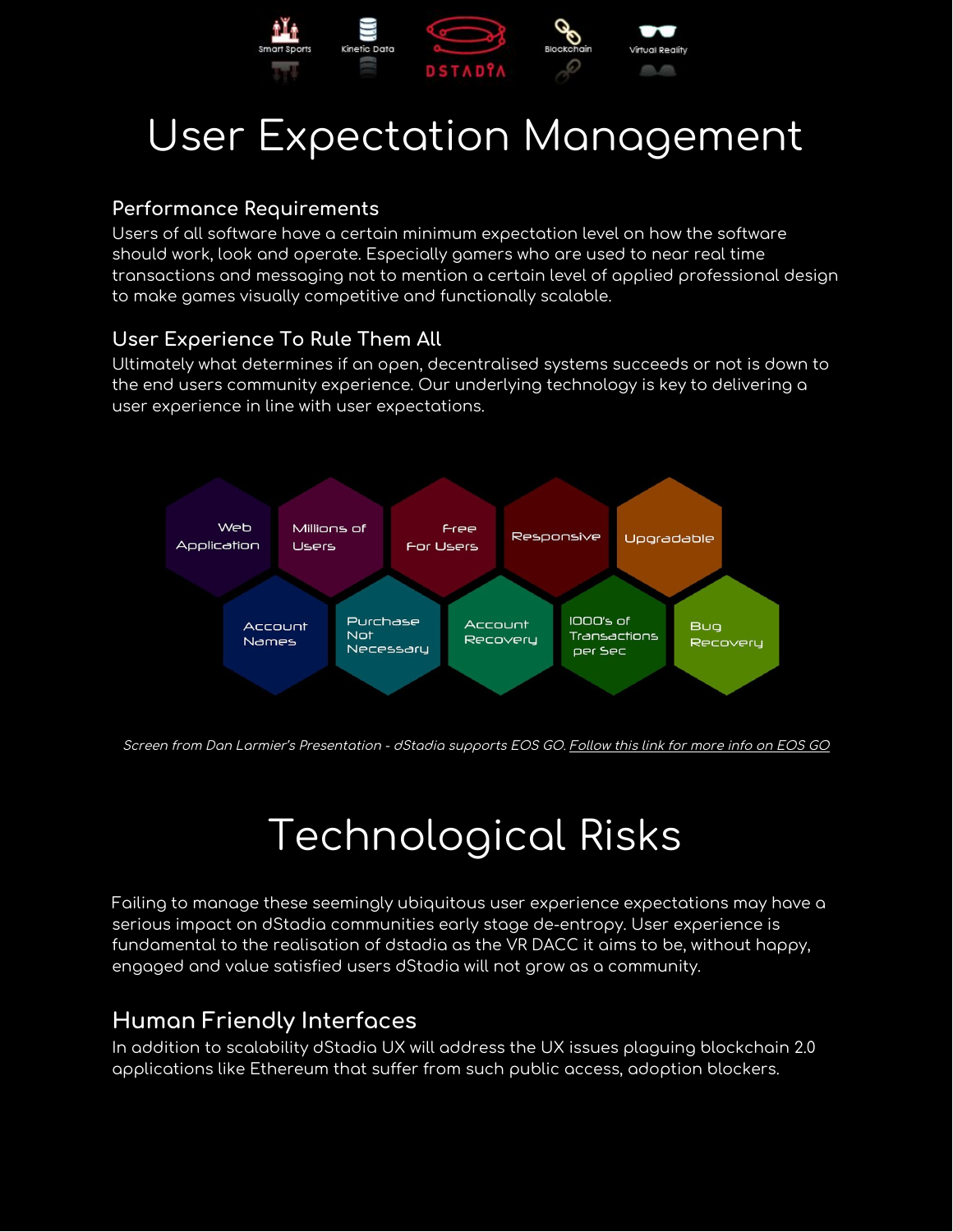

### dStadia on EOS

**We [Support](https://forums.eosgo.io/) EOS GO**[.](https://forums.eosgo.io/) [Follow](https://forums.eosgo.io/) this link for more info on EOS GO

### Horizontal Scalability

Just like a decentralised exchange, dStadia will need to scale to serve 100k simultaneous connections for core operations and an additional 72k capacity for 3rd party blockchain and app integration and social media.



Screen from Dan Larmier's Presentation - dStadia [supports](https://forums.eosgo.io/) EOS GO. [Follow](https://forums.eosgo.io/) this link for more info on EOS GO

### Blockchain Candidates

The only platform that can deliver the critical requirements outlined above through better horizontal scaling and improved intrinsic governance approaches is EOS.

### No Gas Costs as with POW chains like BTC / ETH

Gas driven Blockchains dramatically reduce the flexibility of optimisation by limiting interaction to static sequential interactions that cannot be changed without heavy cost to the environment.

### Delegated Digital Democracies

Flexible and delegated, near real time voting systems are also of critical importance to dStadia for electing Causes, Curators, Custodians and For-Profit/Brands.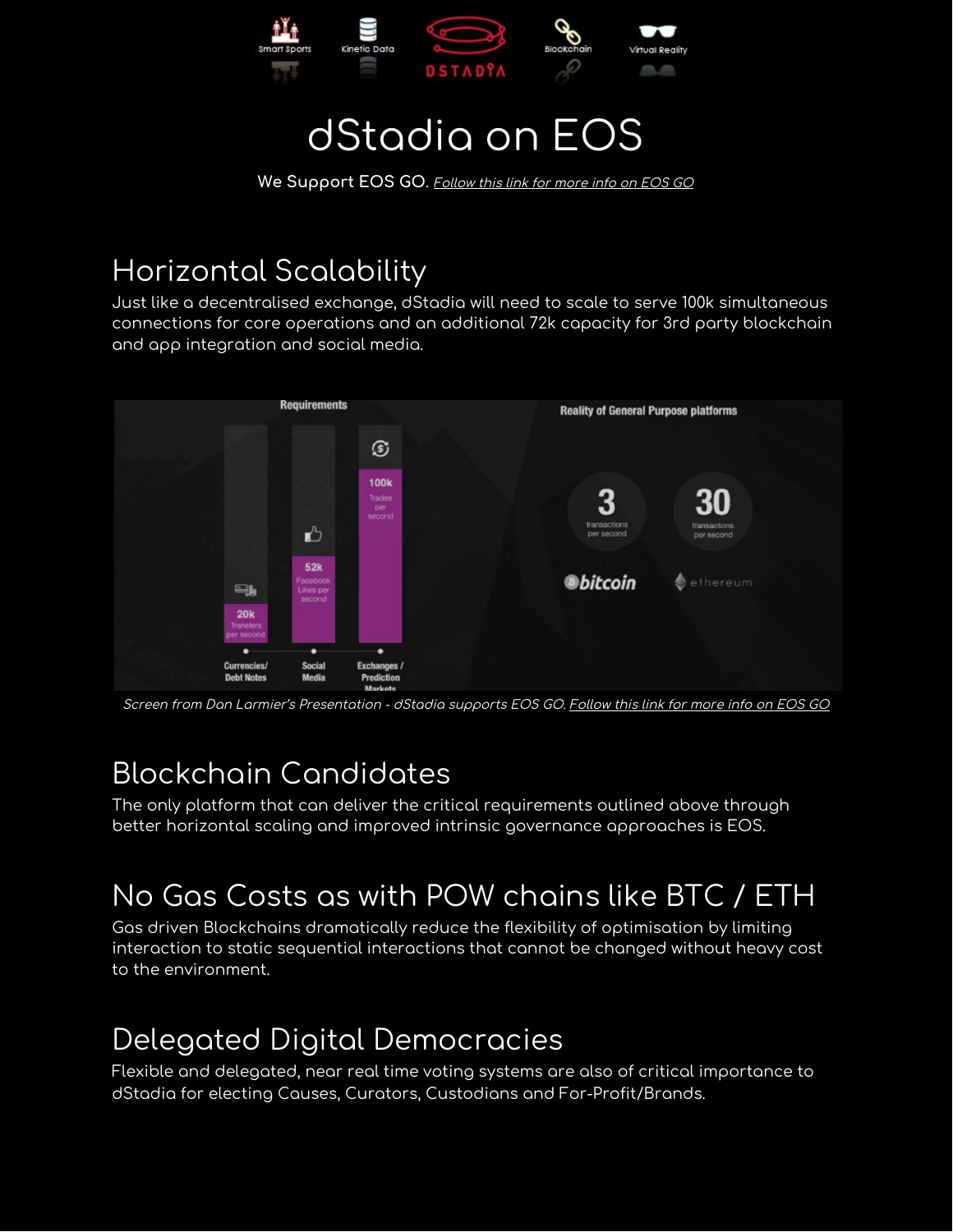

### EOS and dStadia Governance

Distributed Proof of Stake or DPOS means no "Proof of Work" like Bitcoin, so no environmental cost to large scale networks used to reverse hash for transaction verification (Bitcoin Mining). By not using "Proof of Work" we also avoid bitcoin's fundamental community problems like "Might is Right".

Using a consensus algorithm invented by Dan Larimer called "Delegated Proof of Stake" also means dStadia voting can be delegated to eligible candidates community wide for flexible and very responsive democratic process.

### EOS Improvement Proposals

At dStadia, we believe EOS is the future of horizontally scalable post blockchain era decentralised applications, not just in view of its technical innovations such as fee-less, near instant Peer to Peer transactions, but also because the [Block.one](https://block.one/) team have paid special attention to implementing interest aligning principles of governance to promote community integrity and so business sustainability.

### Universal Suffrage for dApps [Proposal](https://forums.eosgo.io/discussion/234/universal-suffrage-for-dapps-a-proposal)

The Universal Suffrage for dApps proposal augments existing intrinsic interest alignment, improving the integrity and hence value of an EOS chain's democratic process.

EOS could be described as, posterity-focused, hinting at the ultimate "value challenge" of sustainable autonomous democratic integrity. This seems sensibly and thoroughly addressed through application of the proposed dApp regressive voting algorithm and the resource spend, cost-averaging Turbo tokens."

You can read the full improvement proposal submitted by EOS Go Member [katzazi](https://forums.eosgo.io/profile/katzazi) found [here](https://forums.eosgo.io/discussion/234/universal-suffrage-for-dapps-a-proposal).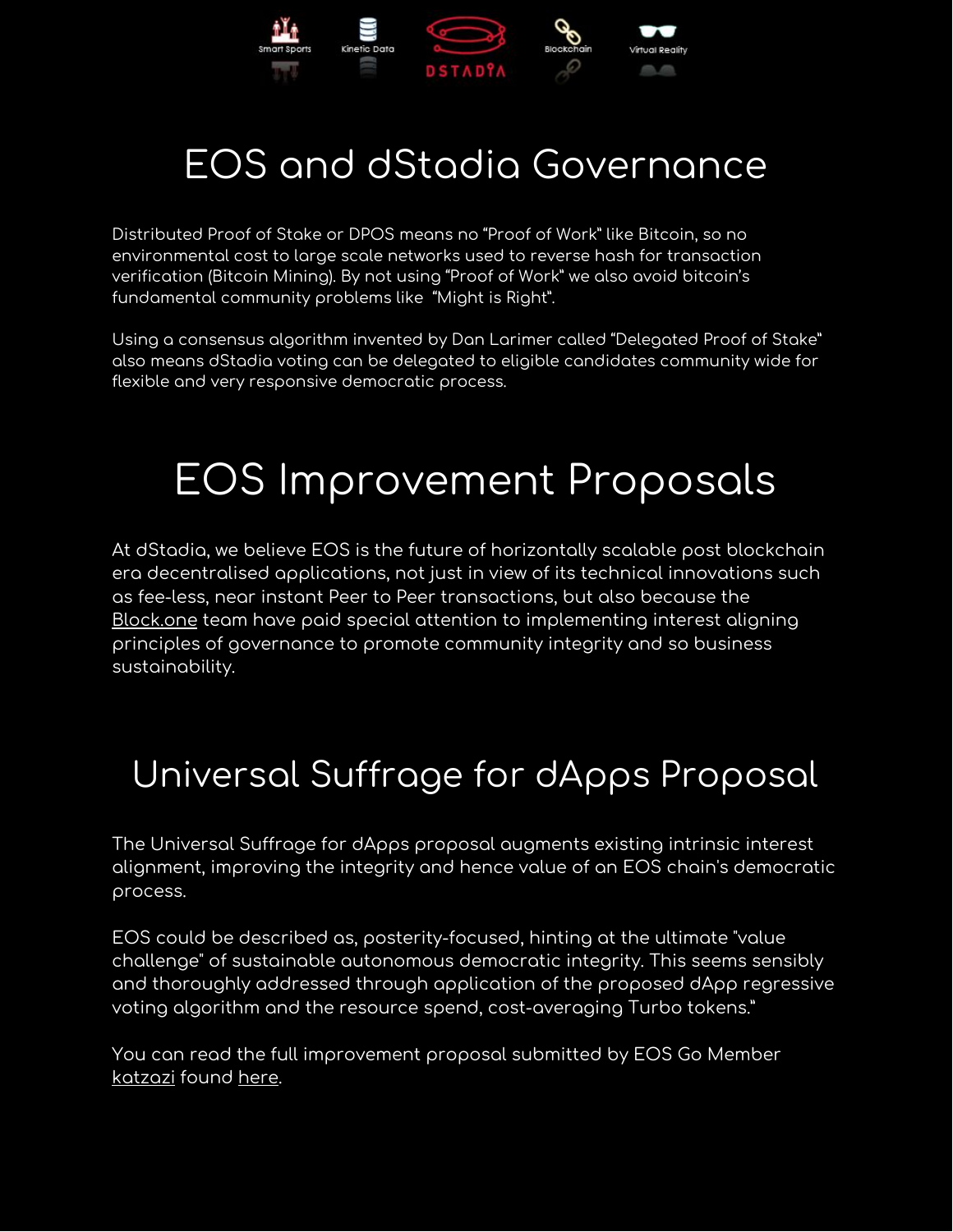

# Road Map 2018

January 2018

Initial planning and One Pager. Initial development on dStadia virtual reality games.

February 2018 The dStadia website was created and dStadia White Paper drafted.

March 2018 Pre alpha development of suite of 6 virtual reality games.

April 2018 dStadia online token faucet opened giving away free tokens to the first dStadians.

May 2018 Development of pre alpha sensor array data visualization software for virtual avatars.

June 2018 Pre Alpha games implemented with wearable sensor data as game input and implemented with data visualizer in both traditional and virtual reality display modes..

July 2018 Continued development of dStadia platform and games.

August 2018 Creation of the first dstadia smart suits with multiple configurations of sensor arrays.

### September 2018

Smart suit integration with multi sensor array with existing platform and data visualizer.

### October 2018

Suit prototype integration with dStadia's initial pre alpha, virtual reality games.

### November 2018

Biokinetic data schema definition for the dSta EOS based utility token.

### December 2018

Platform and product Alpha development.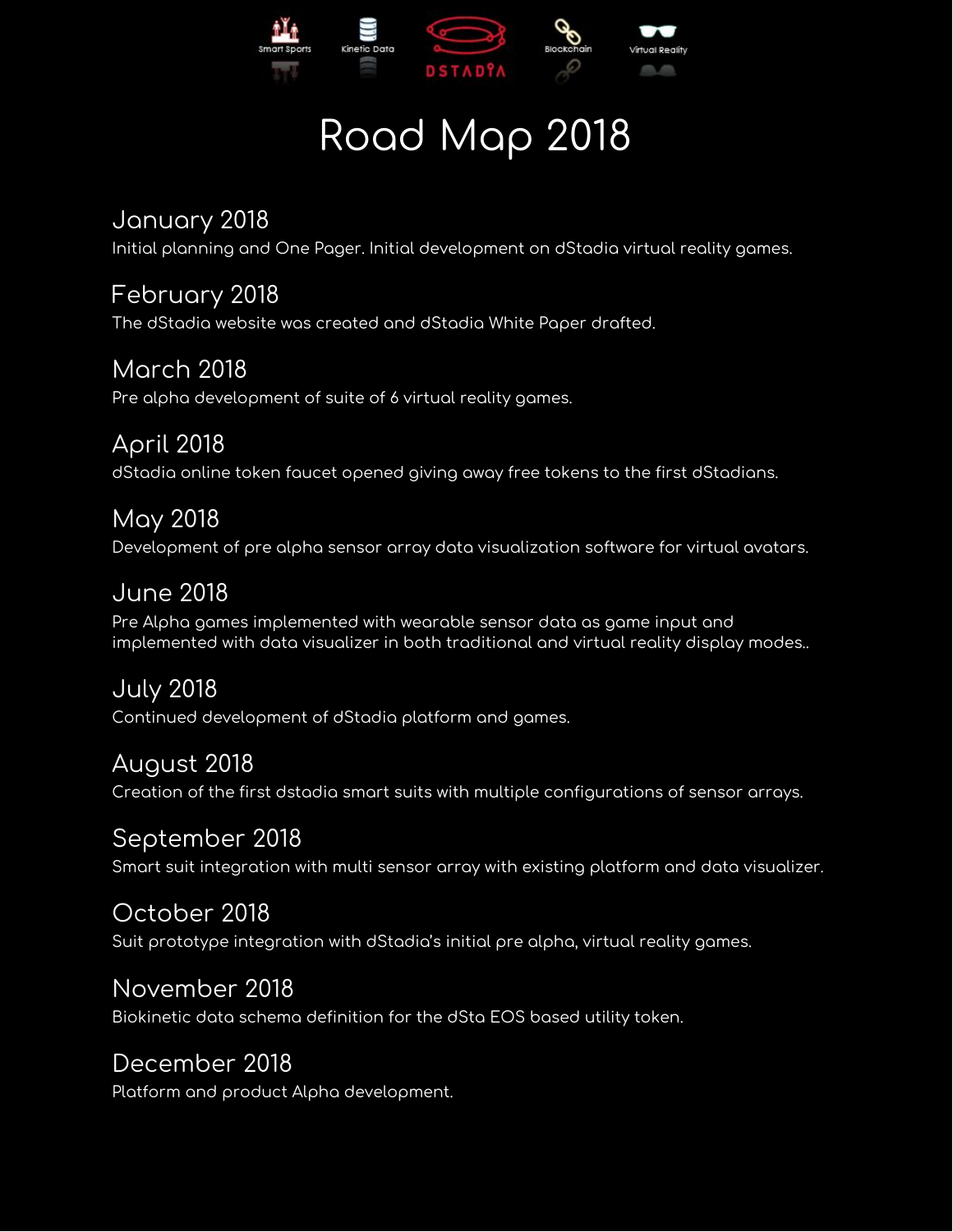

# Road Map 2019

### Q1 2019

Initial alpha release of platform and dStadia smart clothing suits along with 6 dStadia virtual reality integrated games for testing.

Initial limited altcoin wallet support.

### Q2 2019

Collation of reports from Alpha Testing. Release minor augmented iterations.

### Q3 2019

Beta release of platform, API and games for testing.

### Q4 2019

Collation of reports from Beta Testing. Release minor augmented iterations.

# Road Map 2020

### Q1-Q2 2020

RC1 the full public release along with an initial API implementation for developers to submit games compatible with dStadia platform. The first public voting in community donation eligibility polls for global smart charity.

### Q3-Q4 2020

Integrate dStadia suits with innovative emerging human interface technologies like Neurable, Ultrahaptics, and Magic Leap. Launch of dStadia's Decentralized Kinetic Data Exchange.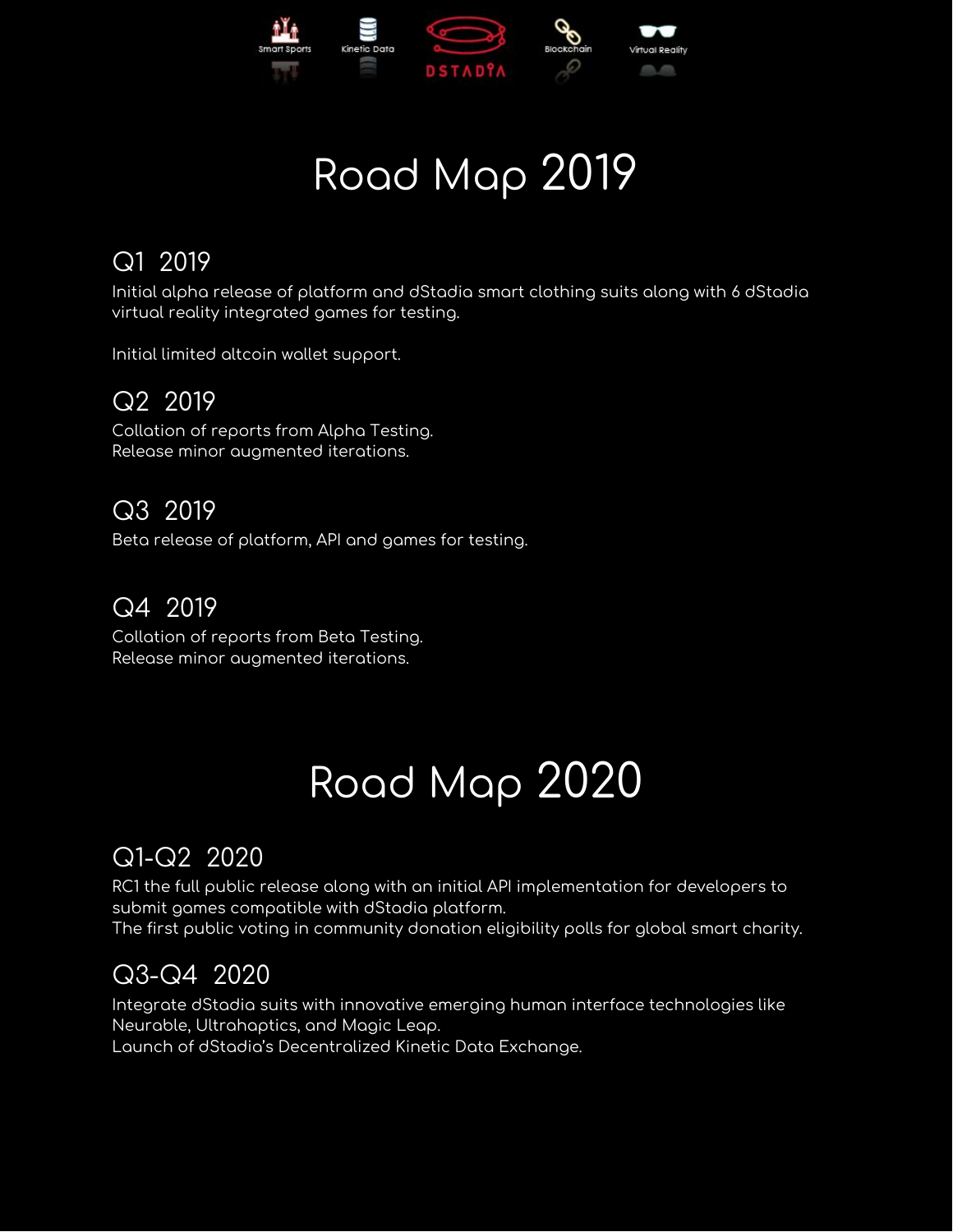



### Board

Chief [Executive](https://www.linkedin.com/in/tomvivian) Officer - Head of Platform - Tom Vivian - Founder

Chief Product Officer - Head of Product - Jason RM Smith - Co [Founder](https://www.linkedin.com/in/jasonrmsmith/)

Chief [Marketing](https://www.linkedin.com/in/pwayne/) Officer - Head of Marketing - Paul Wayne

Chief [Financial](https://www.linkedin.com/in/russellburke/) Officer - Head of Finance - Russell Burke

Chief [Operations](https://www.linkedin.com/in/sam-beer-a5725638/) Officer - Head of Operations - Sam Bee[r](https://www.linkedin.com/in/jasonrmsmith/)

Chief Technology Officer - Head of [Development](https://www.linkedin.com/in/david-nicholls-639269158/) - David Nicholls

Chief [Happiness](https://www.linkedin.com/in/joanne-tracey-8b2b6617/) Officer - Head of Happiness - Jo Tracey

### Advisors

[Technical](https://www.linkedin.com/in/gossling/) Advisor - Martin Gossling

Business [Development](https://www.linkedin.com/in/alex-g-brook/) Advisor - Alex Brook

Legal [Advisor](https://www.linkedin.com/in/jamesklein1/) - James Klein

Medical Consultant - Andrew [Forbes-Haley](https://www.linkedin.com/in/andrew-forbes-haley-257b025b/)

[Strategic](https://www.linkedin.com/in/evan-hirsch-138961/) Advisor - Evan Hirsch

Financial Advisor - Nicholas [Casagrande](https://www.linkedin.com/in/nicholascasagrande/)

Charity Advisor - Sonia [Hutchinson](https://www.linkedin.com/in/sonia-hutchison-0a91303b/)

Charity Advisor - Iain [Chedburn](https://www.linkedin.com/in/iain-chedburn-88358a30/)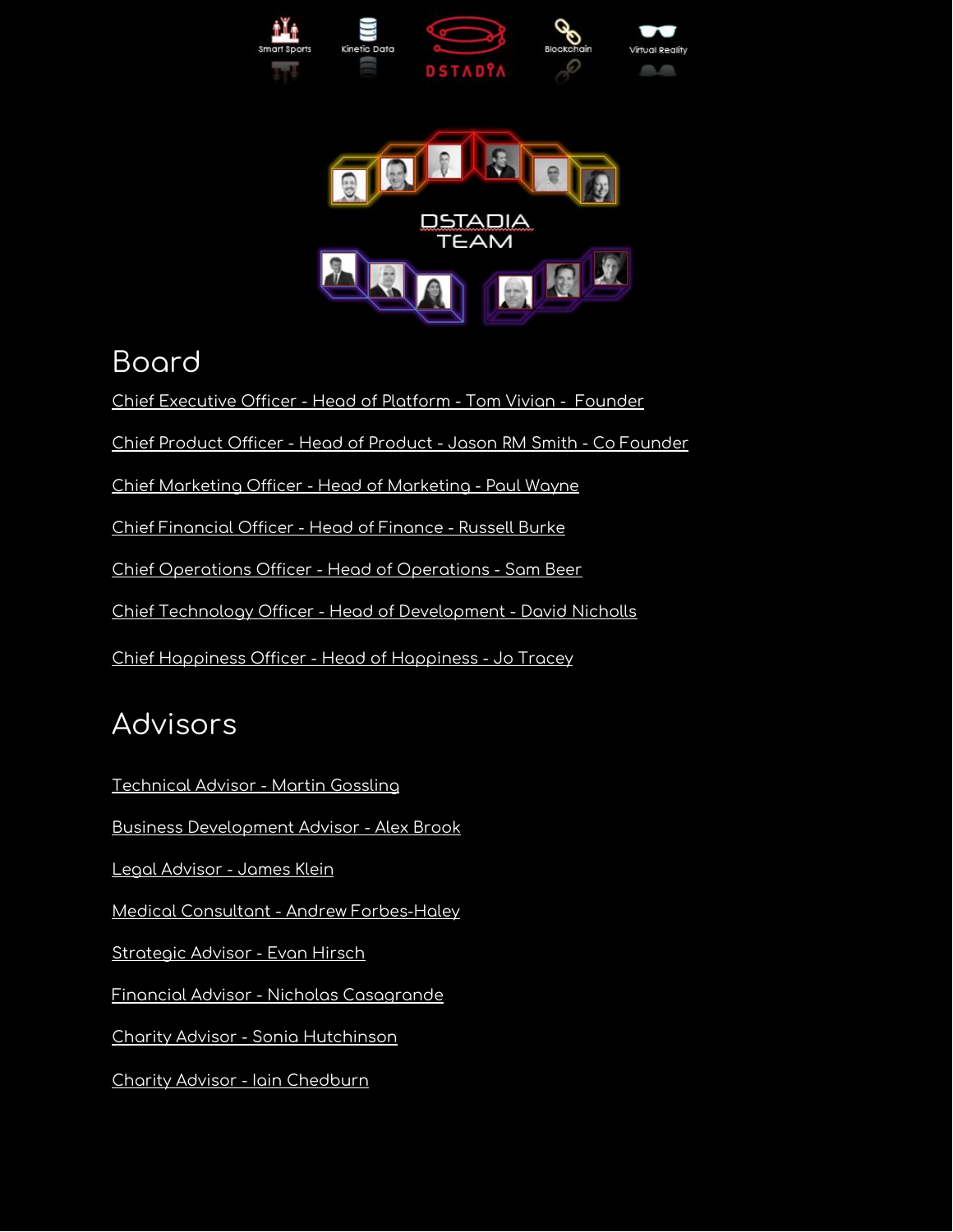

# Social Channels

dStadia games will allow for easy invites and sharing so players can easily network to form clans and tribes. Intrinsic governance of tribes and clans focused on community self policing with tokenised civil remuneration for civically responsible actions, such as valid bug reports and confirmed community policing. We will also have good channel presence.

dStadia Telegram https://t.me/dStadia

dStadia Discord https://discord.gg/RjcsXyw

dStadia Steemit https://steemit.com/@dstadia

dStadia dTube https://d.tube/#!/c/dstadia

dStadia Medium <https://medium.com/@dstadiavrdacc>

dStadia Reddit https://www.reddit.com/user/dstadia

dStadia Twitter <https://twitter.com/dStadiaVRDACC>

dStadia Facebook https://www.facebook.com/dstadia

dStadia Youtube https://www.youtube.com/channel/UCnRdDas1ECuuDi3ssqevN-g

dStadia Instagram https://www.instagram.com/dstadia1/

A global community requires a visible presence in each Continent, Country, Region, Country, City, Town, Village. dStadia will offer promoters, social media influencers and channel managers incentives to start and maintain groups at each of the 6 levels of locale granularity.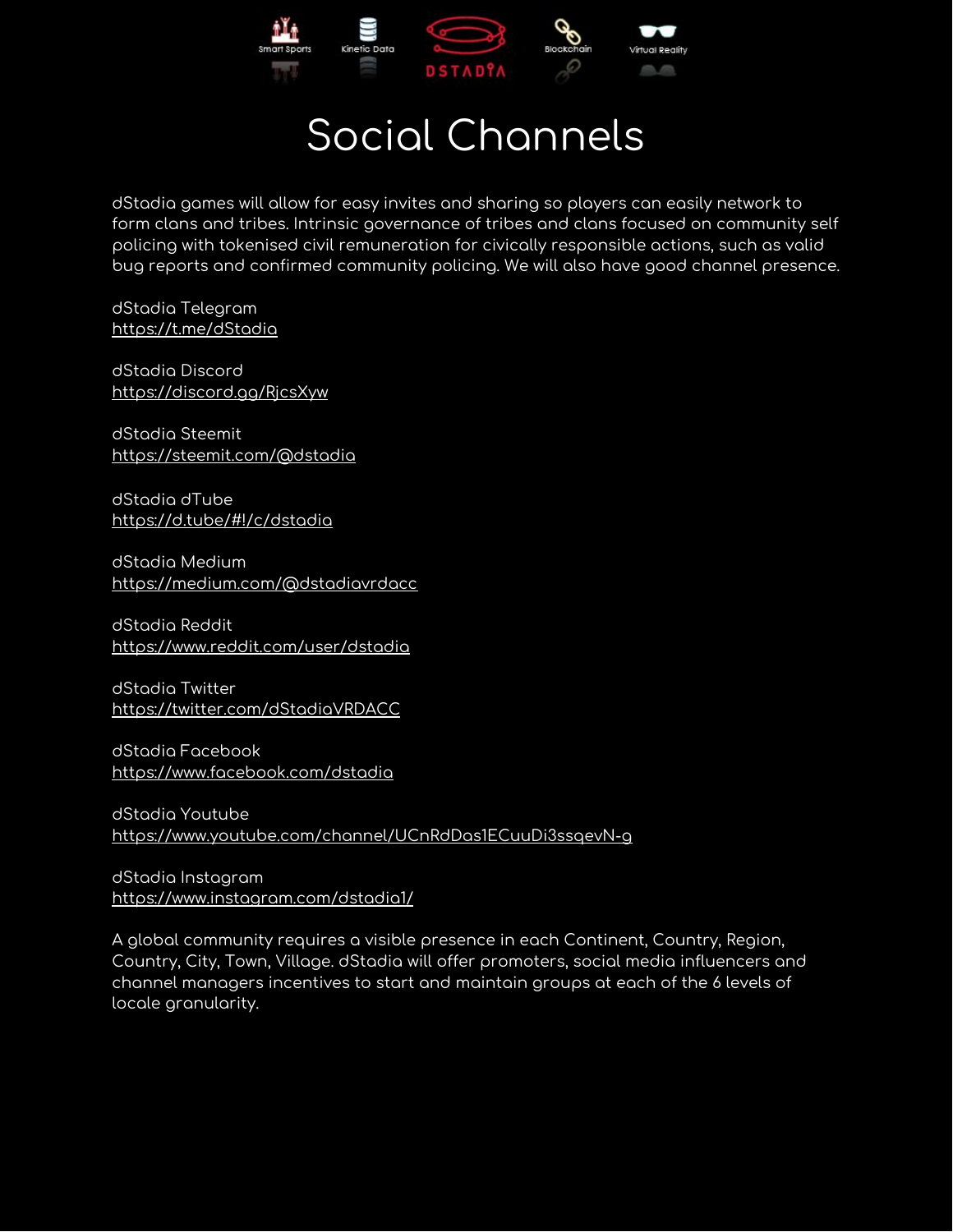

# dSTA ERC20 Tokens

We have 750,000,000 dSTA ERC20 tokens in total supply at contract address [0x4Ccf1b0d44607CC80bBA94B35cCB97463FB35b06](https://etherscan.io/address/0x4Ccf1b0d44607CC80bBA94B35cCB97463FB35b06)

340,000,000 dSTA will be available for purchase through our token sales in 2019.

dStadia is being built on EOS so all ETH based ERC20 dSta tokens will be air dropped at a non-diluting ratio of 1 to 1 for our EOS based dSta tokens before RC1 launch.

# ERC20 Token Distribution

From 340,000,000 dSta sold across Private, Pre & Main token sales we aim to raise approximately \$44,680,000 USD equivalent.

140,000,000 dSta will be held in reserve for paying active team and advisors and SM channel managers.

55,000,000 dSta will be used to incentivise the first 1 million early adopters and website registrations with email confirmations through the dStadia faucet programs.

215,000,000 dSta will be an unallocated remainder which will be used for network growth initiatives, bug bounties and contingency.

### Estimated Raise

Funds Raised \$44,680,000 USD approximately. Remaining Value \$28,840,000 USD approximately. Total estimated raise of \$73,520,000 USD approximately.

Reserved Tokens are used as development funds for Influencers, Development Partners and Collaborators to build a strong portfolio of VR Touch games by forging inclusive partnerships with developers of newly emerging virtual worlds.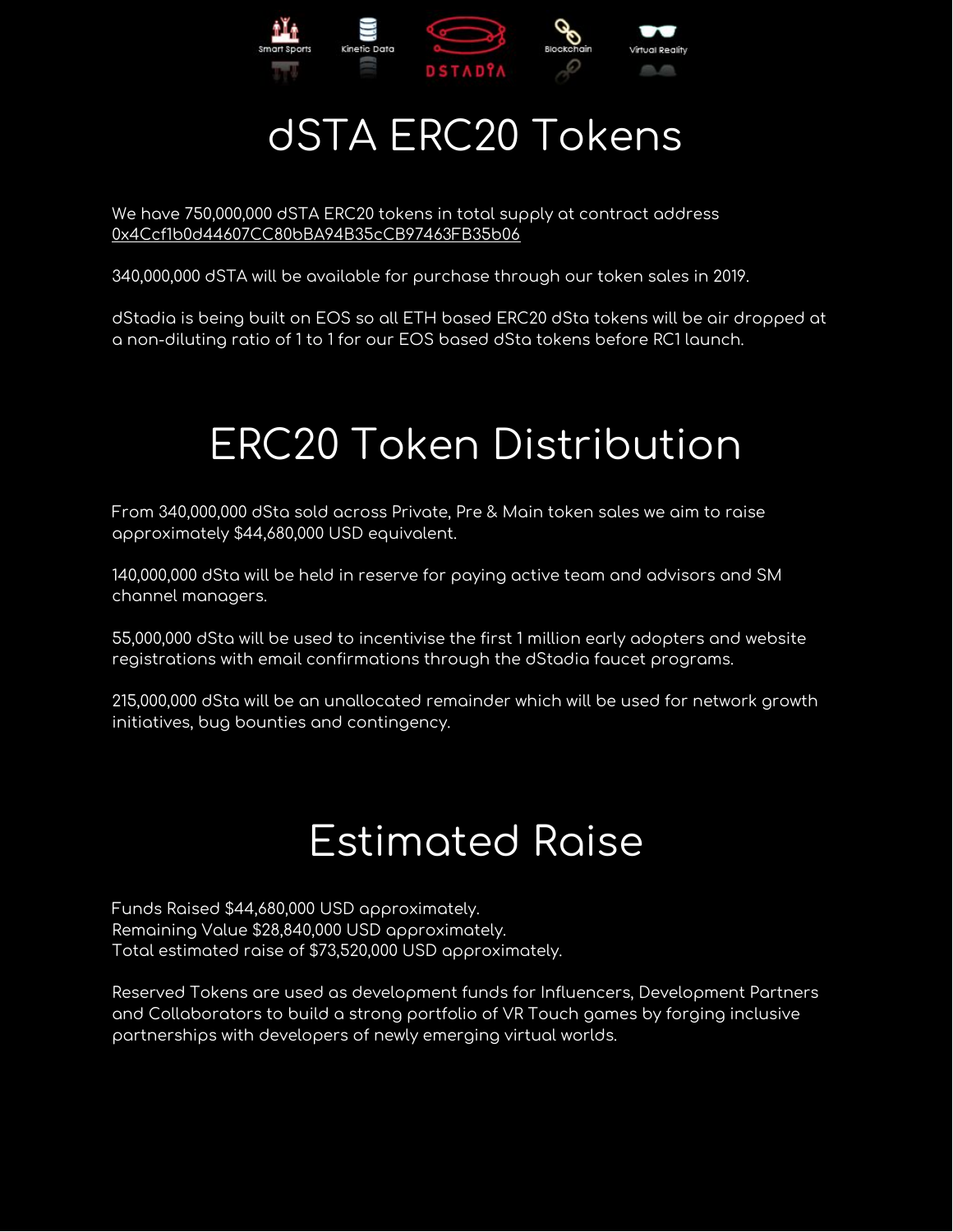

# Platform Revenue Projections

### Platform Revenue Stream 1: VR Point Of Sale

With 1,000,000 active users by 2020 and projected of those 1% daily making an average price purchase of \$20 from dstadia partner brands under a Point-Of-Sale tax rate of 10% = 10,000 x \$20 / 10 = \$7,300,000 net profit per year from VR Point of Sale.

### Platform Revenue Stream 2: Match Speculations

Note: 90% of speculation revenue goes to game developers, when speculations occur in games that are part of dstadia core, dstadia gets the developer's 90%. With 6 core games dStadia will initially make all profit from speculations. In all cases the remaining 10% of revenue goes to network wide, democratically elected not-for-profit causes and charities.

With 1,000,000 active users if 5% speculate daily with an average speculation amount of 0.1 ETH and at a dstadia speculation tax rate of  $10\%$  =  $50,000 \times 0.1$ ETH /  $10 = 500$  ETH = \$360,000 approximately per day in net revenue generated from speculations = approximately \$131,000,000 per year.

### Platform Revenue Stream 3: Monthly Tournaments

With 1,000,000 active users each tournament entry in dSTa tokens will cost approximately \$10. If just 10% of active users enter a tournament on average each month and they pay \$10.00 each = 100,000 X \$10 X 12 months = \$12,000,000 per year raised in prize pools. dStadia network keeps 20% of this pool as profit from monthly tournaments = \$2,400,000 per year.

### Platform Revenue Stream 4: Seasonal Tournaments

With 1,000,000 active users each tournament entry in dSTa tokens will cost approximately \$50. If just 5% of active users enter a seasonal tournament on average each season and they pay  $$50.00$  each =  $50,000 \times $50 \times 4$  seasons =  $$10,000,000$  per year raised in prize pools. dStadia network keeps 20% of this pool as profit from seasonal tournaments = \$2,000,000 per year.

### Platform Revenue Stream 5: Annual Tournaments

With 1,000,000 active users each tournament entry in dSTa tokens will cost approximately \$500. If 10% of active users enter a tournament per year and they pay \$500.00 each = 100,000 X \$500 X 1 per year = \$5,000,000 per year raised in prize pools. dStadia network keeps 20% of this pool as profit from annual tournaments = \$1,000,000 per year.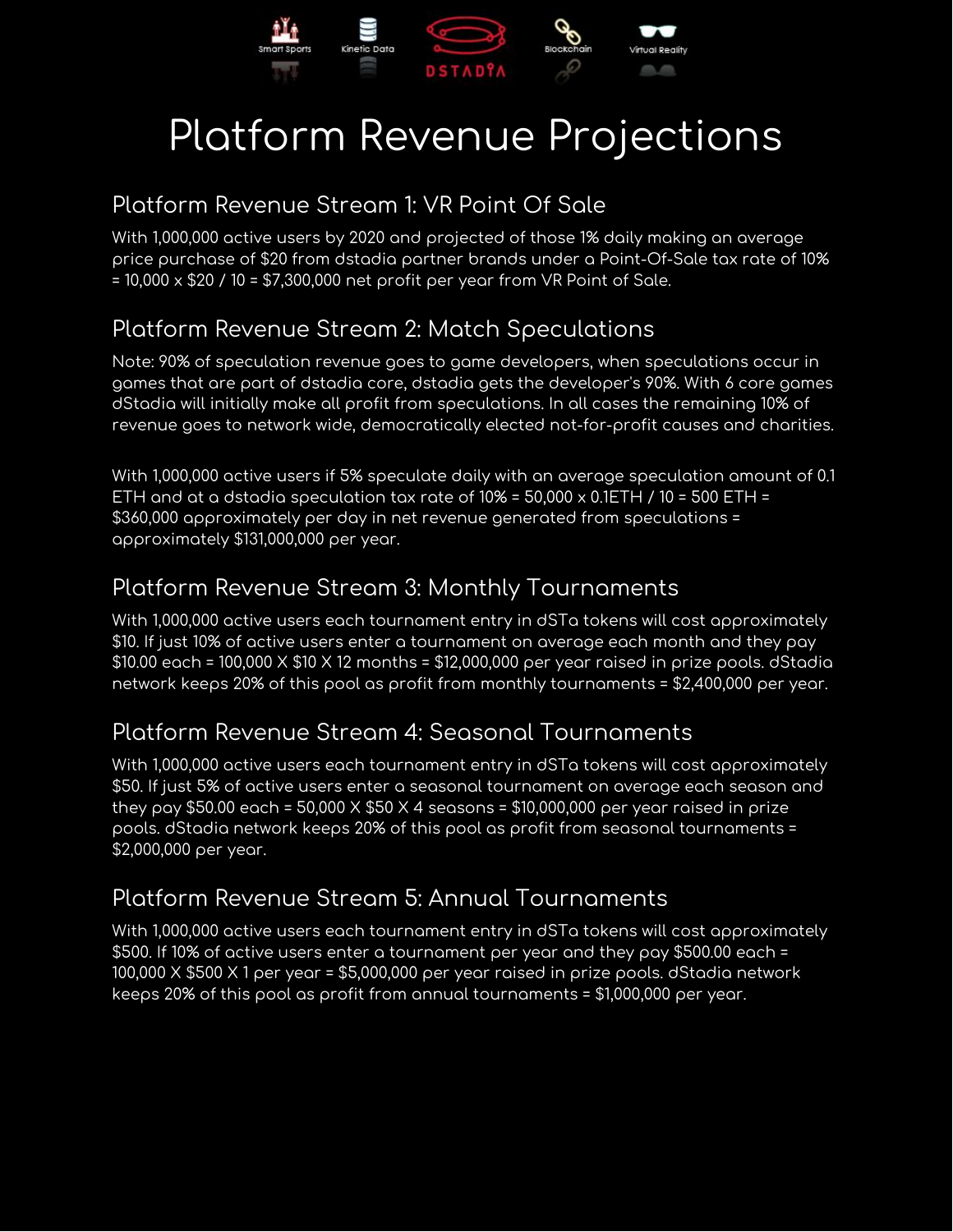

# Suit Styles & Estimated \$RRP

### Leisure and Pro Sports

| Smart Suit Type                          | <b>Sensor Configuration</b>    | Est. RRP |
|------------------------------------------|--------------------------------|----------|
| VR Compatible Sports Top (Full Sleeved)  | <b>13 Sensor Configuration</b> | \$3000   |
| VR Compatible Sports (Full Leggings)     | 13 Sensor Configuration        | \$3000   |
| Pro Sports Suit Top (Long Sleeve)        | 26 Sensor Configuration        | \$6000   |
| Pro Sports Suit Leggings (Full Leggings) | 26 Sensor Configuration        | \$6000   |
| MotorX Armour Torso (Long Sleeve)        | <b>13 Sensor Configuration</b> | \$3500   |
| MotorX Armour (Full Leggings)            | 13 Sensor Configuration        | \$3500   |
| Pro Wetsuit Suit (Full Suit)             | 26 Sensor Configuration        | \$7000   |

### Industry and Commerce

| Smart Work Wear Shirt (Short Sleeved)   | 3 Sensor Configuration | \$3500 |
|-----------------------------------------|------------------------|--------|
| Smart Work Wear Cargo Shorts            | 3 Sensor Configuration | \$3500 |
| Smart Work Wear Top (Long Sleeved)      | 6 Sensor Configuration | \$7000 |
| Smart Work Wear Bottom (Full Leggings)) | 6 Sensor Configuration | \$7000 |

### Impact Resistant Combat Suit

| Full Torso, Long Sleeve & Gloves + Helmet 1 | 9 Sensor Configuration | \$12000 |
|---------------------------------------------|------------------------|---------|
| Full Leggings + Smart Boots                 | 7 Sensor Configuration | \$8000  |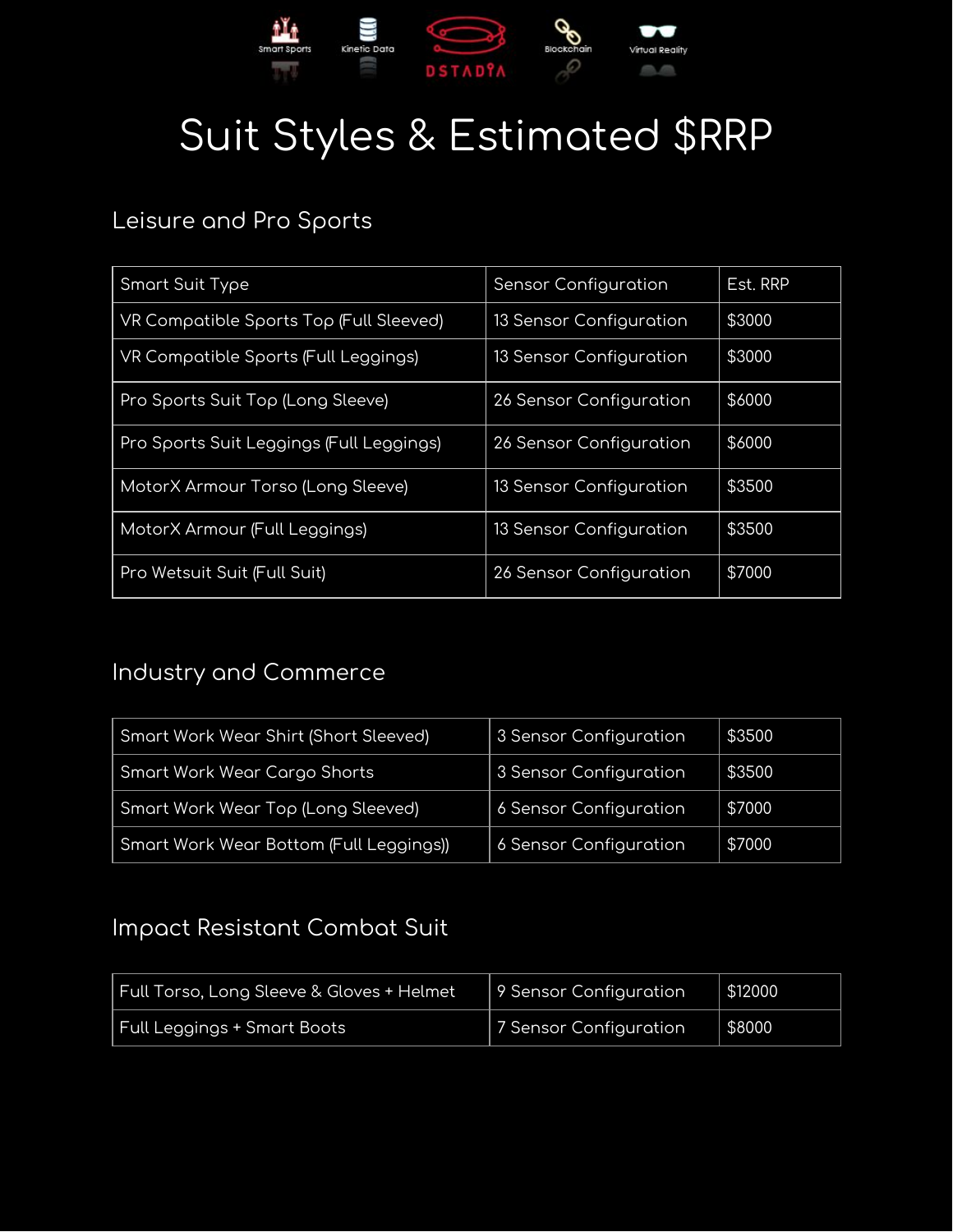

### ETH Public Pre Pre Sale Mar 2018 - Apr 2018

Phase 1 is a private sale which was held in April of 2018 using an ERC20 token. We issued 40 million tokens for sale at \$0.10 to raise \$4,000,000 USD equivalent.

### EOS Public Pre Sale Jan 2019 - July 2019

Phase 2 is the public pre sale which is held before the main sale. We are issuing approximately 4 million tokens for sale at \$0.11 to raise \$440,000 USD equivalent.

### EOS Public Sale Jan 2020 - Jan 2021

Phase 3 is the public main sale with a public focused message. We are issuing 296 million tokens for sale at \$0.14 to raise \$41,440,000 USD equivalent.

# All Sale Restrictions

All purchasers of dStadia tokens will have to declare that they are not located in the United States of America or China. We do not sell tokens to buyers in these regions. dStadia does not enable third party gambling organisations. All participant email addresses must be whitelisted for entry into dStadia sales.